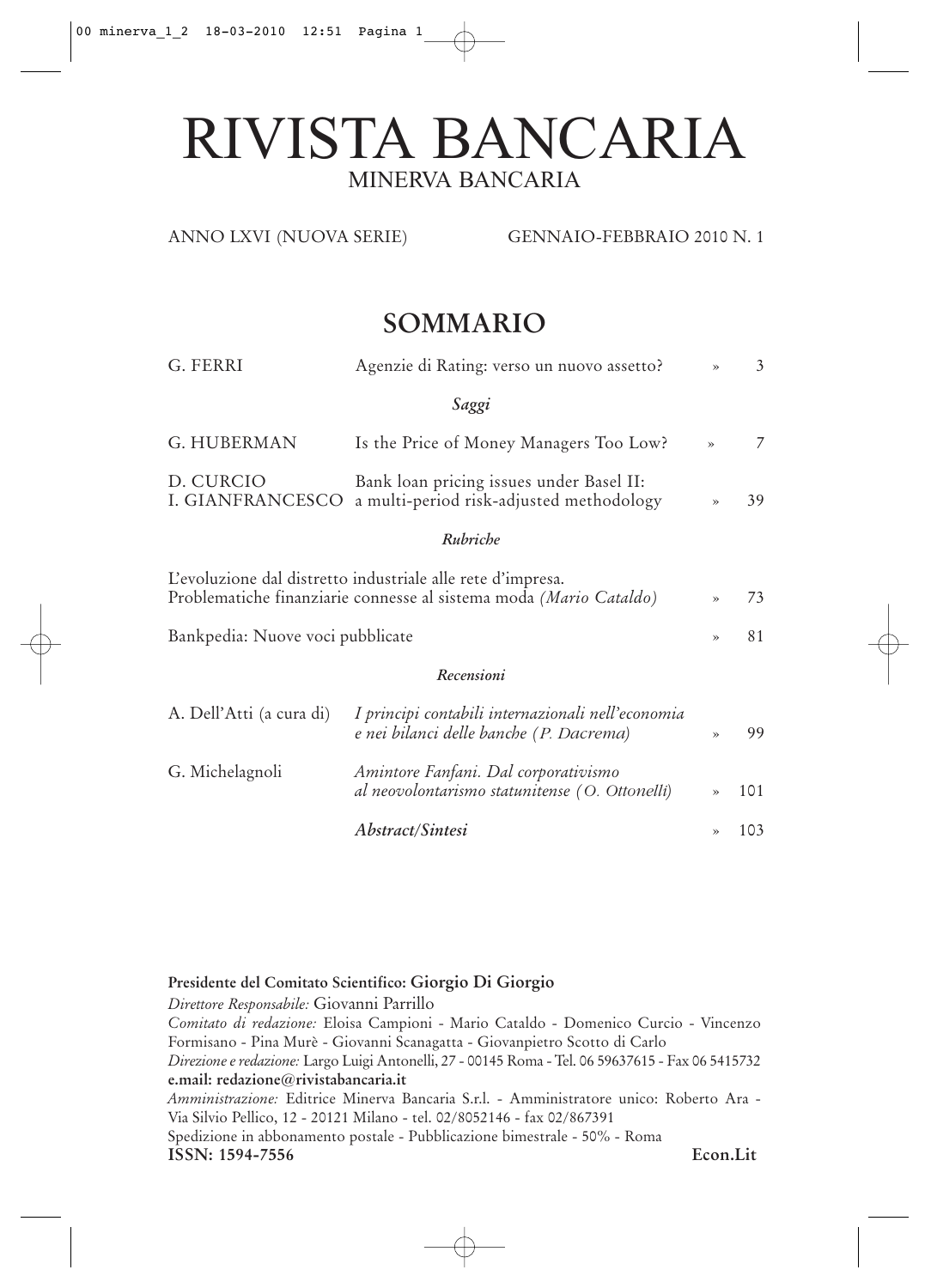# **IS THE PRICE OF MONEY MANAGERS TOO LOW?\***

GUR HUBERMAN\*\* COLUMBIA BUSINESS SCHOOL

### Abstract

Although established money managers operate in an environment which seems competitive,they also seem to be very profitable. The present value of the expected future profits from managing a collection of funds is equal to the value of the assets under management multiplied by the profit margin, assuming that the managed funds will remain in business forever, and that there will be zero asset flow into and out of the funds, zero excess returns net of trading costs, a fixed management fee proportional to the assets under management and a fixed profit margin for the management company.

A profit margin of 30% seems empirically reasonable, but money management companies seem to trade at 2-4% of assets under management. Attempts to reconcile the two figures are not compelling, which is disturbing considering the centrality of the present value formula to finance and economics. Another computation suggests that holders of actively managed funds typically lose about 12% (18%) of their assets if they hold the fund for 20 (30) years, as compared with a loss of less than 3% (5%) for low-cost index fund investors for similar holding periods.

JEL classification: G1, G12, G17 Keywords: Asset pricing, Mutual funds, Money managers Regulation.

<sup>\*</sup>An earlier version of this paper was titled What is the NPV of Expected Future Profits of Money Managers?

<sup>\*\*</sup> Conversations with numerous colleagues at Columbia and elsewhere were instrumental to the ideas summarized in this work. I am especially grateful to Mikhail Chernov, Charles Jacklin (Mellon Capital), Charles Jones, Thomas Miles, Rick Nelson (Ing Investment Management), Doron Nissim, Henri Pages, Ady Pauzner, Barbara Platzer, Stephen Ross, Michael Yates, Richard Zeckhauser, seminar participants at the Banque de France, Columbia, NYU, the Graduate center of CUNY, and the University of Texas at Austin.

Jose Martinez provided insightful comments and excellent research assistance. Financial support from the Gamma Foundation is also gratefully acknowledged.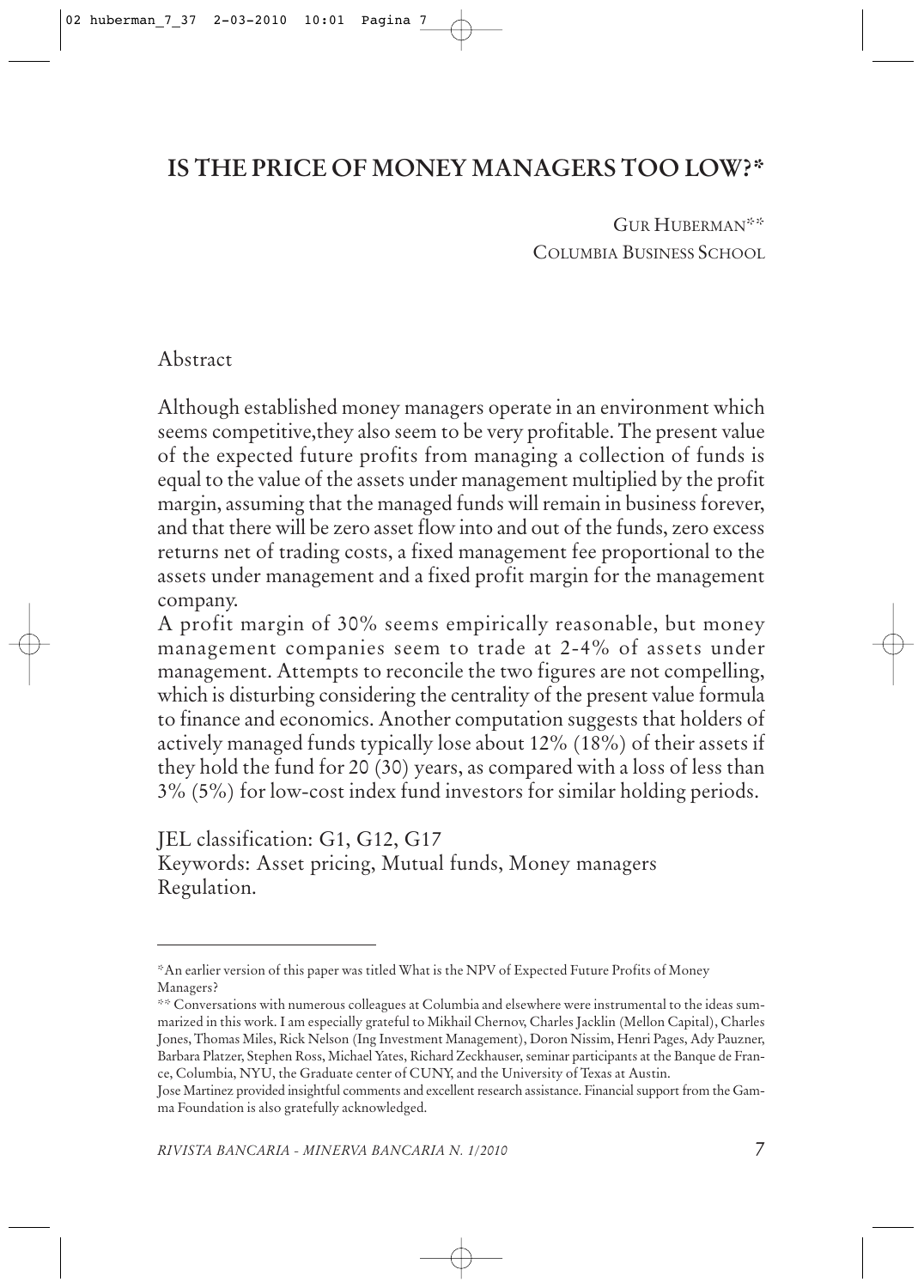#### Sommario:

1. INTRODUCTION. 2. PRESENT VALUE CALCULATIONS. 3. PRICES, PROFITABILITY AND ASSET FLOWS 3.1 THE DATA. 3.2 PRICES OF PUB-LICLY TRADED MONEY MANAGEMENT FIRMS. 3.3 THE POWER OF INCUMBENCY AND FLOW HISTORY. 3.4 EXPENSE RATIO AND MAR-GIN HISTORY. 3.5 SUMMARY. 4. RATIONALIZING THE PRICES OF ASSET MANAGERS. 5. HOW CAN IT BE? STANDARD PRESENT VALUE ANALY-SIS OF A MONEY MANAGER'S EXPECTED FREE CASH FLOWS. 6. THE PERSPECTIVE OF THE MUTUAL FUND HOLDER. 7. MISPRICING AS EX-CESS RETURNS. 8. HAD WE BUT WORLD ENOUGH, AND TIME. 9. PROFITS AND COMPETITION. 10. SOME PERSPECTIVE. 11. CONCLUD-ING REMARKS. REFERENCES

### **1. Introduction**

There are hundreds of mutual fund families, barriers to enter the money management business seem low and little capital is tied up in that business, all of which suggest that the industry is competitive and that its producers should therefore have low if not zero profits.

How does the market set the price of these expected future profits, i.e., how does the market price the equity of established money management firms? Assuming that the annual rate of interest is fixed at *R*, consider a firm that manages a short term bond mutual fund and charges a fee at the end of each year equal to a fraction *c* of the assets under management. Assuming that it initially manages \$*A*, and that the clients neither add nor withdraw money from the fund, the stream of income that the management company will receive is:  $A(1 + R)c$  at the end of the first year,  $A(1 + R)^2$  $(1-c)c$  at the end of the second year,  $A(1+R)^3(1-c)^2c$  at the end of the third, etc. At the discount rate  $R$ , the present value of this stream is  $A$  – the value of the assets under management. The management company uses its revenues to pay for asset gathering, retention and servicing, and portfolio management. It also pays income taxes on its profits. The rest goes to the management company's owners. Empirically reasonable estimates of the pre-tax and after-tax profit margins are 35% and 20%, respectively. Such profitability seems difficult to reconcile with the industry being highly competitive.

This back-of-the-envelope calculation indicates that money management firms should be priced at between 20% and 35% of the assets under management. But they are priced at 1- 4% of assets under management, a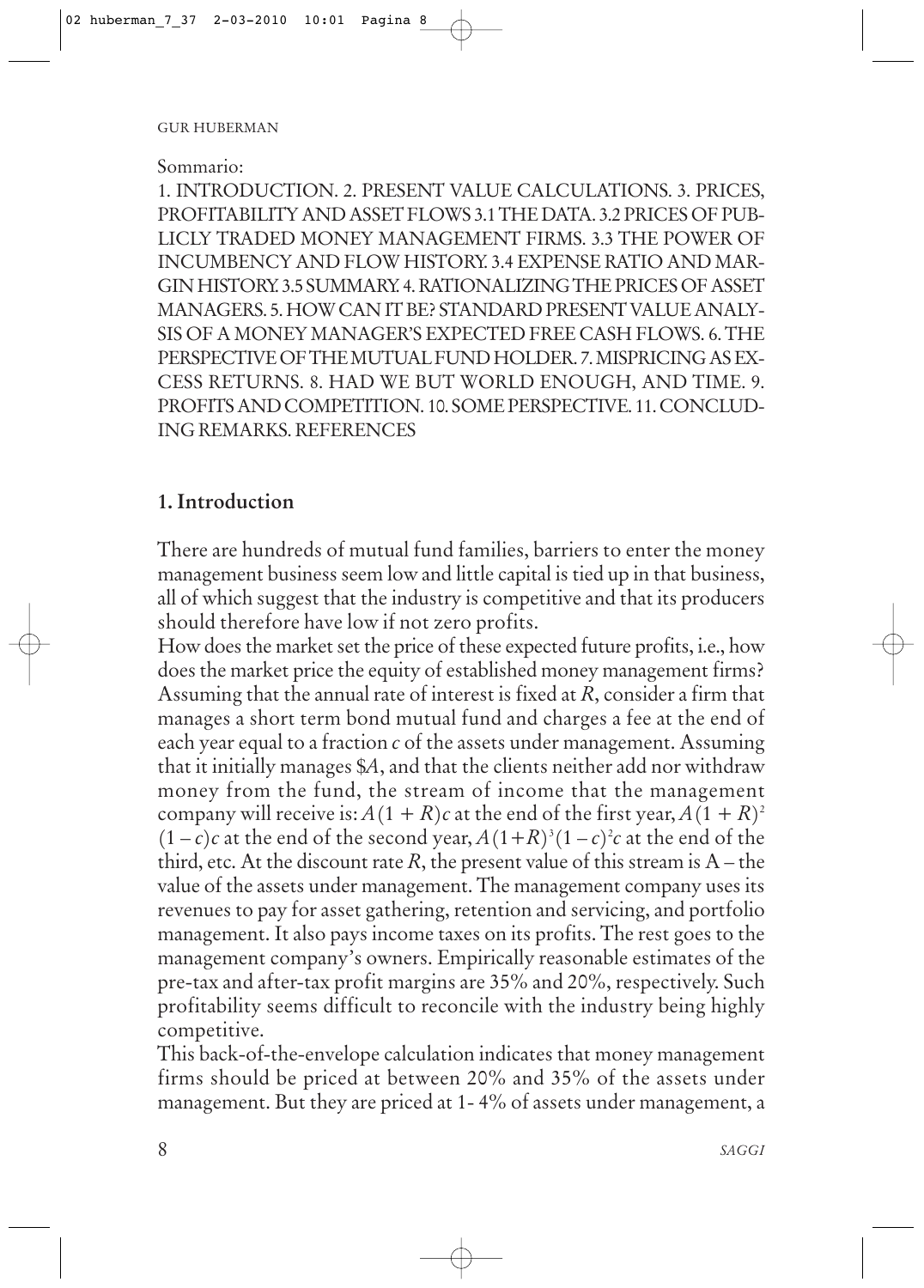pricing range which applies to both private transactions, and to ten publicly traded money management firms.

It is tempting to explain away at least part of the discrepancy by invoking the risk that any given money manager may lose most or all of the assets under management for a variety of reasons, such as abysmal performance or serious legal problems. But the pricing formula also applies to the incumbent money managers collectively, not only to individual money managers. Therefore the validity of this explanation must rest on new entrants siphoning assets away from the incumbents or on another process by which investors will reduce their reliance on the traditional money management industry. Such a process can be a transition to a continental-style banking sector or an environment in which money managers will be bypassed in favor of households' holding securities directly.

Other explanations suggest that current fees and profit margins are not sustainable in the long run, and competition will shrink them. Since prices reflect expectations of future profits, these explanations cannot be ruled out, but they entail ominous predictions for the money management industry. And they beg the question, "Why hasn't competition eliminated these profits by now?"

Arbitrageurs who dismiss the ominous predictions will realize that the price discrepancy does not present easy profit-making opportunities. After all, only a fraction of the direct ownership stakes of money managers is traded regularly, and positions that attempt to exploit the price discrepancy will take years, perhaps decades to deliver profits. Indeed, even very patient investors cannot be certain of the profits. Ironically, it may be that the pricing of money management firms, which is determined primarily by institutional investors – i.e., money managers – may serve as a prime example of the limits of arbitrage.

Money managers' profits are derived from the fees they charge. In the absence of compelling evidence that active money managers typically deliver excess returns, their clients should pay close attention to these fees. Indeed, straightforward calculations show that typical fees and performance are likely to result in substantial wealth dissipation, especially for long term, buy-and-hold clients.

This paper elaborates on the present value calculation (Section 2), presents data on the actual pricing of money management firms and on their fees, profits and asset growth rates (Section 3), considers future parameter values which can be consistent with the market's pricing (Section 4), sketches how standard valuation would produce prices near the observed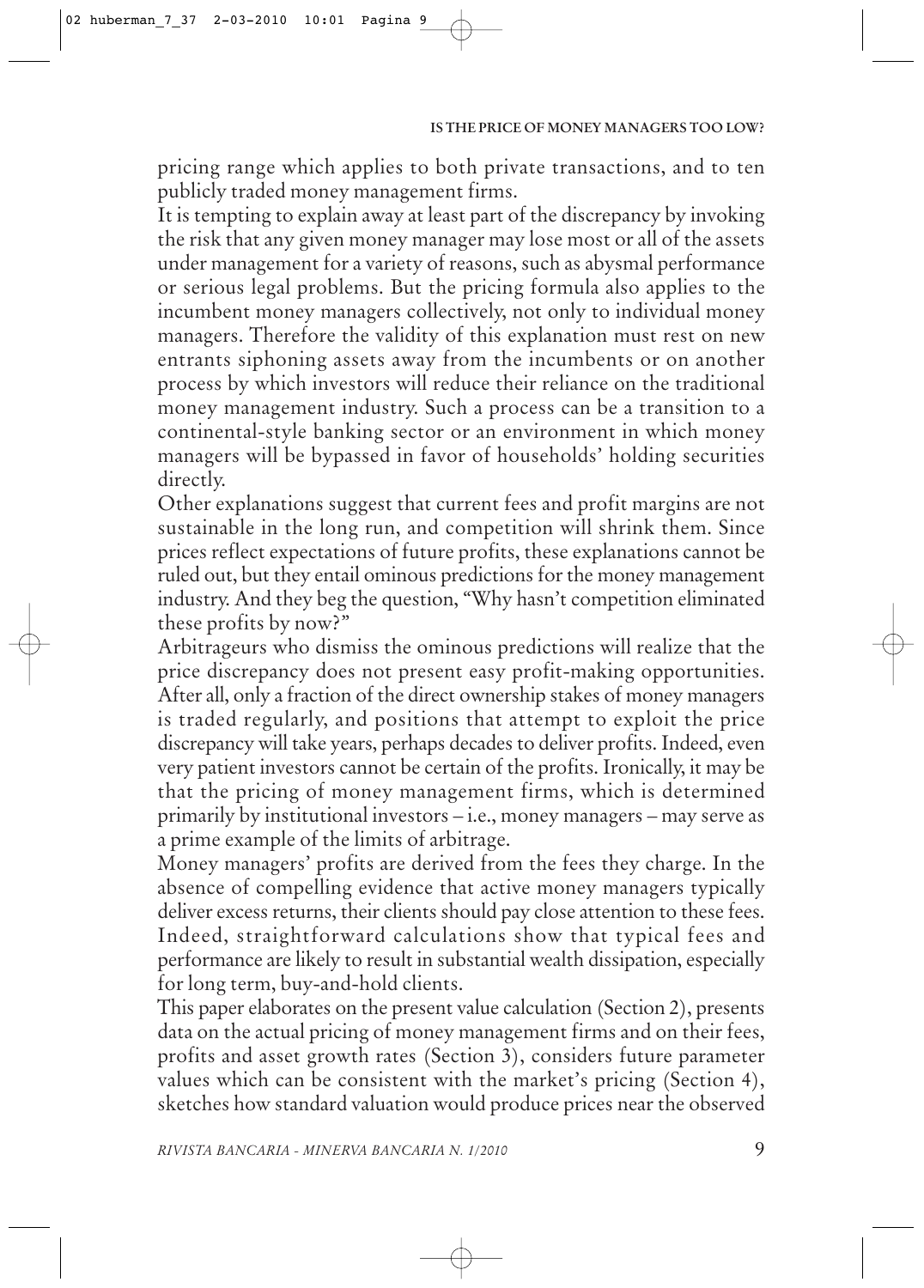prices (Section 5), suggests that long term fund investors lose substantial fractions of their savings if they buy-and-hold typical under-performing funds (Section 6), explains why returns data on publicly traded money managers are too noisy to reliably detect positive excess returns (Section 7), indicates why arbitrageurs with horizons shorter than a decade will be reluctant to attempt to exploit the mispricing (Section 8), points out that if money managers were operating in a truly competitive environment, they would not earn profits (Section 9), puts the results in the context of the most relevant papers (Section 10) and offers concluding remarks (Section 11).

### **2. Present Value Calculations**

The discounted cash flow method requires the estimation of the expected future cash flows and of the rate at which they are to be discounted. It is common to decouple these estimations and it is almost always necessary to apply a good deal of judgement in estimating the expected cash flows and their appropriate discount rates. In contrast, discounting future fees of a money management firm is more tractable. This insight, and the calculation that follows, are based on Ross (1978), Brennan (1992), Ross (2001), Boudoukh et al (2003) and Cherkes (2004).

The following example captures the logic underlying the insight: suppose that a year hence a money manager will charge a fee equal to 1% of the assets under management, and then liquidate the fund and return the assets to their owner. Assuming no excess return, the present value of the fee is 1% of the current assets under management.

The example illustrates that under simplifying assumptions, the rate at which the stream of future fees should be discounted is exactly equal to the (possibly uncertain) growth rate of these fees. Formally, consider the following set of assumptions:

- 1. During each time interval of length ∆*t* the fund continuously charges a fixed fraction *c*∆*t* of its assets.
- 2. No money flows into or out of the fund, with the exception of the management fees; all dividends and capital gains are reinvested in the fund.
- 3. The fund's excess return, after trading costs and before management, fees is zero.

Under these assumptions, the present value of future fees is equal to the value of the assets under management, regardless of the fee. The asset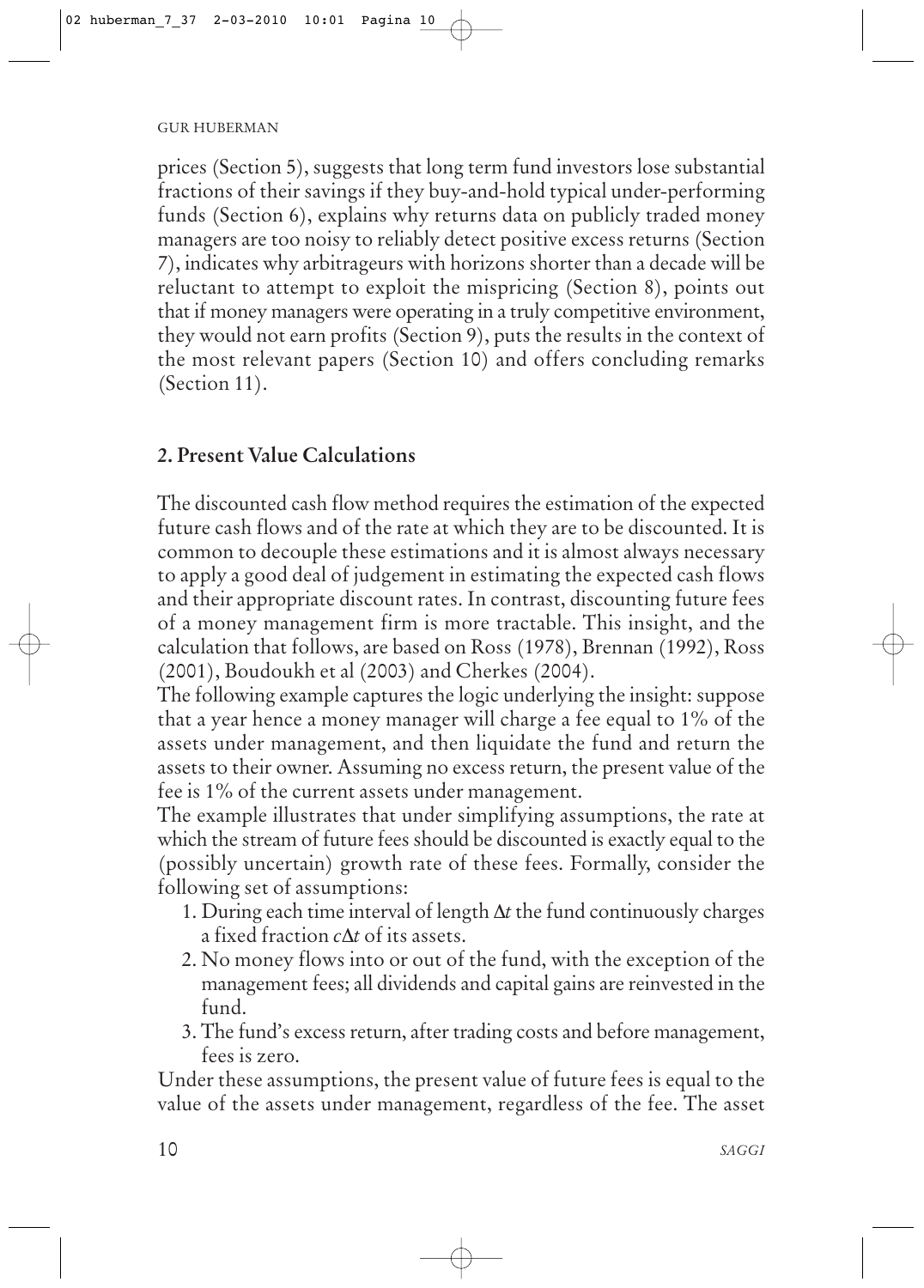management firm retains (or passes to its owners) its profit, which is a fraction of the fee. Thus, the profit margin is important to determine a reasonable price for the asset management business. Focusing on established funds, with at least a few billion dollars under management, a pre-tax profit margin of 30% is conservative. Assuming such a margin is fixed forever and ignoring tax considerations, delivers a value of the management company equal to 30% of the assets' value. Assuming that the government collects about one third of the profits in taxes reduces the value of the management company to 20% of assets under management. A fairly general calculation follows.

Suppose that the time-*t* instantaneous annualized return net of trading costs is *r*, the comparable market return is *R*, the manager's fee is a fraction *c* of the assets under management, the manager's profit margin is *m*, the inflow rate into the fund is *g*, and that the fund terminates at time *T*. Then for  $t < T$ , the time-*t* assets under management  $A(t)$  are

$$
A(t) = A(0)e^{(g+r-c)t} \cdot (1)
$$

The manager's net income from these assets between time *t* and  $t + \Delta t$  is

$$
I(t) = cmA(t)\Delta t. (2)
$$

The present value of the stream of net income between time zero and *T* is

$$
PVI = \int_0^T e^{-Rt} I(t)dt = A(0)cm \int_0^T e^{-(R-r+c-g)t} dt
$$
  
= 
$$
\frac{A(0)cm}{R-r+c-g} [1 - e^{-(R-r+c-g)T}].
$$
 (3)

Under the simplifying and apparently conservative assumptions that flows into and out of the money management firm are zero (i.e.,  $g = 0$ ) and that the discount rate is equal to the return on the assets under management (i.e.,  $R = r$ ), the formula reduces to

$$
PVI = A(0)m[1 - e^{-cT}]. (4)
$$

To interpret (3), divide the assets under management into two notional accounts: the first to be paid eventually to the clients who are the owners

*RIVISTA BANCARIA - MINERVA BANCARIA N. 1/2010*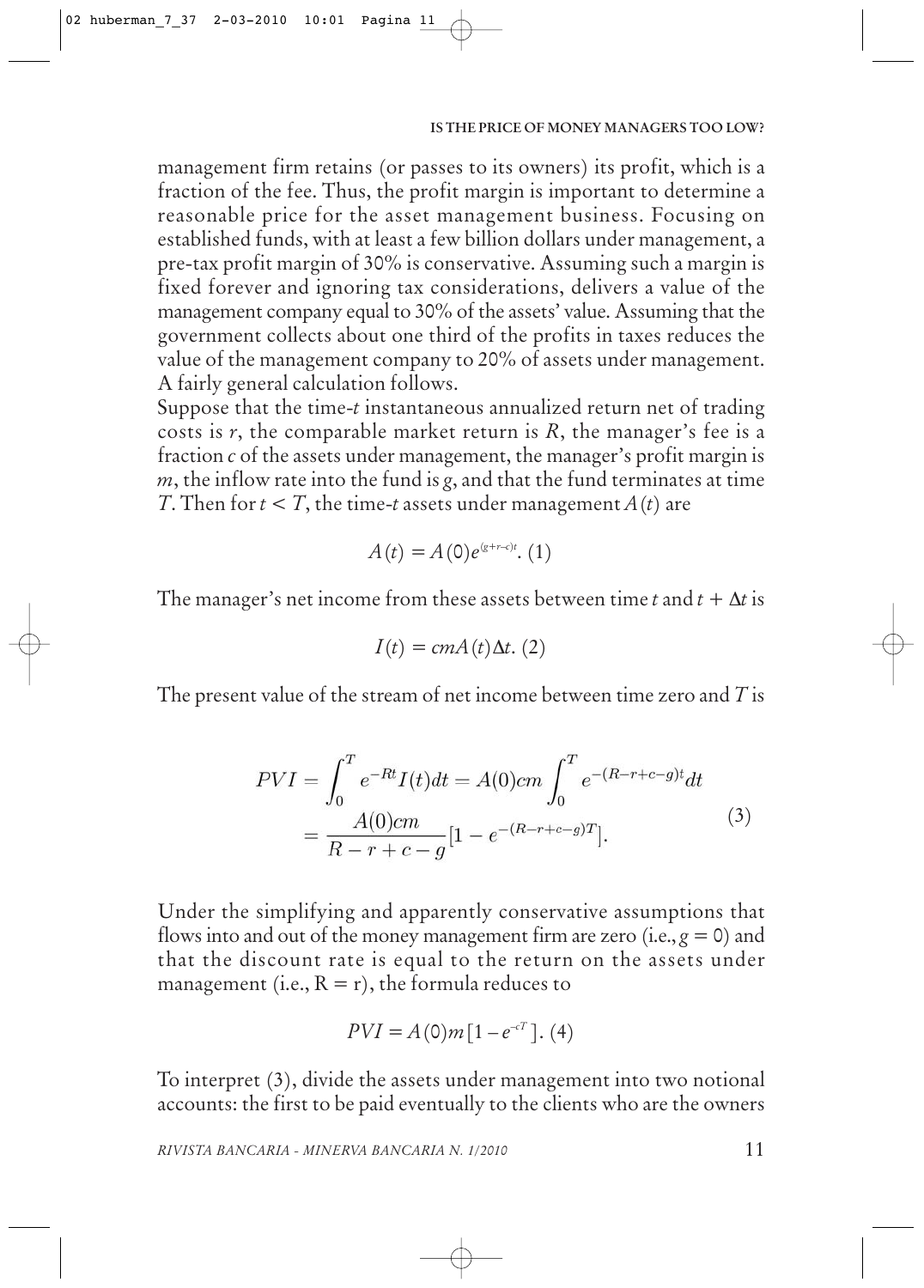of the assets and the second to cover the fees to be paid to the manager. The present value of what the clients will receive at time *T* is

$$
PV(A(t)) = A(0)e^{-(R-r-g+c)T}, (5)
$$

whereas the present value of the fees is given in (3). The two present values add up to *A*(0) if  $g = 0$  (no assets are added or withdrawn) and  $R =$ *r* (zero excess performance). If the assets are held forever, i.e.,  $T = \infty$ , the present value of the client's assets is zero. Although it makes no sense for any individual client to engage in this transaction, it may well be that, in aggregate, clients will behave in such a way that the asset manager will see no assets added or withdrawn over a very long time. Section 5 below offers calculations of clients' losses due to managers' fees over finite time periods.

When the time horizon is infinity ( $T = \infty$ ),  $g = 0$  and  $R = r$ , *PVI* is insensitive to the fee *c*. To understand this, note that increasing the fee from  $c_1$  to  $c_2$  will increase the manager's income in the short run at the expense of asset growth, and thereby at the expense of income in the long run. The two effects offset each other when the asset growth rate (gross of fees) is equal to the discount rate.

A typical pre-tax margin *m* is higher than 30%. If the life of the fund is open-ended, its management company should then trade at 20-30% of the assets under management, allowing for income taxes. But this is not the case.

# **3. Prices, Profitability and Asset Flows**

The pricing formula is forward looking and there is no way to know either the future paths of the parameters that enter the formula or the market's expectations of these paths<sup>1</sup>. The history of these paths and of the prices of money management firms can offer some indication for their future, and for beliefs about their future. Alas, the available historical records are not as comprehensive as one would like them to be.

Most money management firms are privately held or are wholly-owned subsidiaries of publicly held firms that have multiple lines of business, such as banks and insurance companies.

Therefore it is impossible to obtain comprehensive data on market prices

<sup>1</sup> Or the market's expectation of the future paths of these expectations, which may be relevant to current pricing, etc.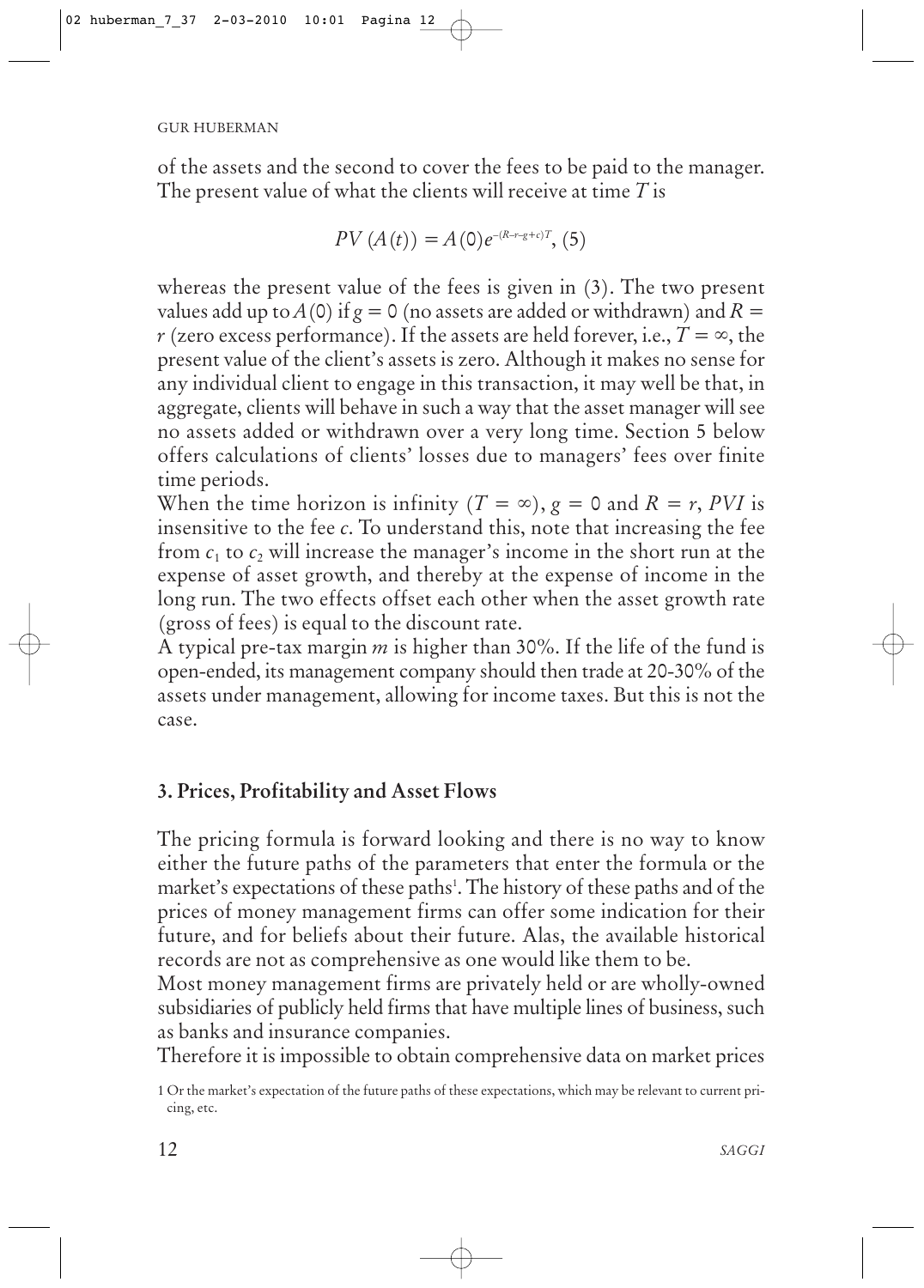or the profitability of such enterprises. Nonetheless, some information is available. The equity of firms that concentrated in money management has traded publicly since at least 1974. The equity of ten such firms traded publicly in 2002.

# **3.1 The Data**

The following procedure was used to identify publicly traded money managers. The first step was to search for all firms with the SIC codes 6211 (Security Brokers and Dealers), 6282 (Investment Advice, Portfolio Managers), 6722 (Management Investment Offices, Open-End; i.e., open-end funds), and 6799 (Other Investors). The next step was to match firms with these SIC codes to a list of mutual fund managers from the CRSP Mutual Fund database.

The matching was done by name or a close variation of it. Firms that did not have mutual funds under management were discarded. The 2001, 2002 and 2003 annual reports of the remaining companies were read to exclude firms with substantial business outside investment management. The final step was to stipulate that reliable CRSP and COMPUSTAT data were available for the remaining firms.

Price data on the publicly traded money management firms are available from the University of Chicago's Center for Research in Security Prices (CRSP). COMPUSTAT has the income statements of these firms, and they were used here to study their profitability.

Additional information on prices is available from the mergers and acquisitions of money managers and fromWall Street analysts who also publish profitability and growth estimates.

The Lehman Brothers report authored by Constant (2004) is an example. This information is consistent with the profit margins and pricing of the publicly traded money managers reported below.

Information on the asset flows for mutual funds and for families of funds are available from CRSP, starting with the years 1965 and 1993, respectively. Flows are not available for money managers in general. Data on mutual fund flows in the most recent decades should be interpreted with caution. Because these decades were very kind to the US mutual funds industry with the general disintermediation (which led to the emergence of money market funds and to funds holding asset-backed securities) and because of the early 1980s appearance and subsequent flourishing of 401(k) retirement plans, trends detected from these years should not be presumed to extend into the indefinite future.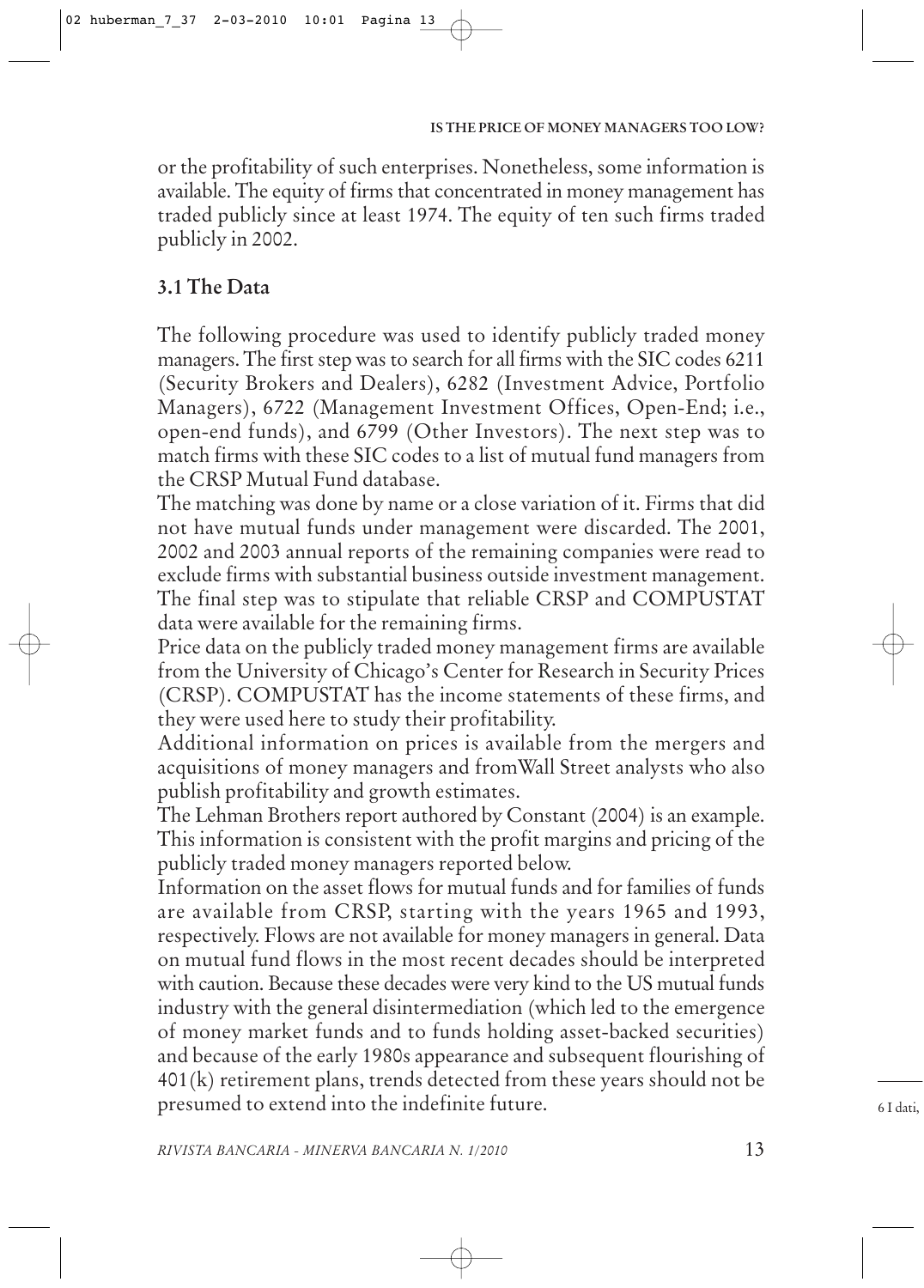The data are far from comprehensive, but the centrality of the present value formula to economics and the apparent discrepancy between the formula and the data call for a close scrutiny of the available data, coupled with the hope of obtaining better data in the future.

# **3.2 Prices of Publicly Traded Money Management Firms**

Table 1 summarizes the relevant data for the ten publicly traded money management firms at the end of 2002. Each firm managed tens of billions of dollars, and collectively they managed over \$1.2 trillion. (The mutual fund assets under their management totaled \$653 billion at the end of 2002. At that time mutual fund assets of all managers were \$6.4 trillion according to the 2003 Mutual Fund Fact Book issued by the Investment Company Institute.)

Not only did the sample firms have a substantial portion of the asset management market, it is also reassuring to note that the ratio of revenue to all assets under management is of the same order of magnitude as the fees money managers charge, averaging .83%. Thus, although the sample is not comprehensive, it is likely to be indicative of the industry.

The theory predicts that the ratio MV/AUM (enterprise value to assets under management) should fall between the ratio of (net income)/Rev (after-tax profit margin) and that of EBIT/Rev (before-tax operating margin). But the latter two ratios are between six and eleven times larger than MV/AUM, suggesting that the market seriously under-prices money management firms.

The after tax margin takes into account the income taxes which the fund manager pays as well as the interest payments it makes on any debt it owes. Discounting the after-tax income stream is a complex exercise which should incorporate current and future tax rates as well as the fund manager's current and future leverage. Discounting future after-tax profits with the method sketched in the previous Section therefore offers a lower bound on the present value of the future profits.

The range of ratios of market values to assets under management is similar in private transactions. Constant (2004) offers data on sixty-six acquisitions of asset managers that took place between March of 1997 and September of 2004. Figure 1 summarizes the distribution of the ratio MV/AUM for these transactions. The mean (median) ratio was 3.2 (2.5).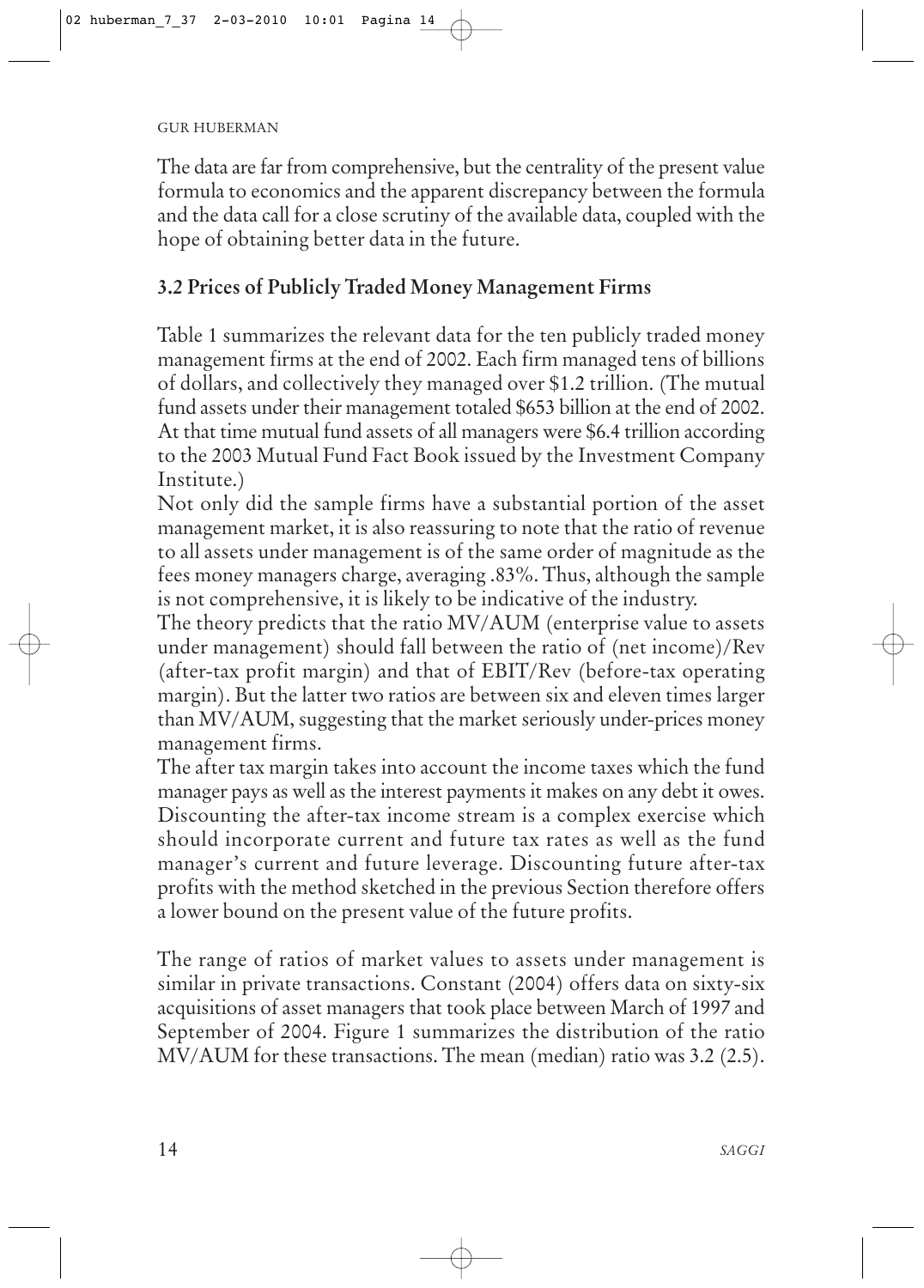#### **IS THE PRICE OF MONEY MANAGERS TOO LOW?**

| Company          | AUM(SB) | <b>REV/AUM</b> | <b>EBIT/REV</b> | (N.I.)/Rev | Price/(N.I.) | <b>MV/AUM</b> |
|------------------|---------|----------------|-----------------|------------|--------------|---------------|
| Franklin         | 248     | 1.04%          | 25%             | 17%        | 19           | 3.49%         |
| <b>Blackrock</b> | 273     | $0.21\%$       | 37%             | 23%        | 19           | $0.94\%$      |
| Eaton Vance      | 56      | $0.94\%$       | 35%             | 23%        | 16           | 3.81%         |
| Federated        | 195     | $0.36\%$       | 47%             | 29%        | 14           | 1.49%         |
| Gabelli          | 21      | $1.02\%$       | 44%             | 25%        | 17           | 5.13%         |
| Nuveen           | 80      | $0.50\%$       | 53%             | 32%        | 19           | $3.33\%$      |
| Janus            | 138     | 0.83%          | 32%             | 7%         | 34           | 2.72%         |
| Neuberger        | 56      | 1.16%          | 39%             | 18%        | 20           | 5.15%         |
| T. Rowe          | 141     | 0.65%          | 34%             | 21%        | 17           | 2.42%         |
| <b>Waddell</b>   | 28      | 1.56%          | 35%             | 20%        | 18           | 6.61%         |
| Average          | 124     | $0.83\%$       | 38%             | 21%        | 19           | $3.51\%$      |

Table 1: Publicly traded money management firms at the end of 2002: assets under management (AUM, dollars in billions), and the following ratios: Revenues to assets under management (Rev/AUM), operating profit margin (The ratio of EBIT — earnings before interest and taxes — to revenues), price to net income ratio, and the ratio of market value to assets under management (MV/AUM)

The price/earnings ratio is a more conventional measure of the reasonableness of the equity price, and Table 1 indicates that for money managers it is on average 19, well below the S&P 500's P/E of 32 at the end of 2002. Constant (2004) provides income information on eighteen of the sixty-six acquired asset managers and reports that the mean (median) ratio of equity value to net income for these eighteen acquisitions was 26 (22.4). In contrast, the P/E ratio of the S&P 500 without technology was near 17 at the time, and the P/E ratio of the S&P index of the financial sector was near 14.

Theoretically, the P/E ratio of the money managers should be much higher. Consider a hypothetical money manager with revenues equal to .83% of assets under management and earnings (which equal to 21% of revenues) equal to .83%x21%. = .18% of assets under management. If this management firm is priced at its theoretical lower (upper) bound of 21% (38%) of assets under management, then its theoretical P/E ratio is  $21\%/0.18\% = 121(38\%/0.18\% = 215)$ . Such outsized P/E ratio bounds suggest that the gap between the theory and the data has to do with assumptions regarding parameter values in the very distant future.

Specifically, the theoretical price is based on a few assumptions regarding future conditions: that net asset flows will be zero, that fees and profitability levels will remain stable and that the funds will earn zero excess return before management fees are subtracted. History may offer some guidance regarding the reasonableness of these assumptions.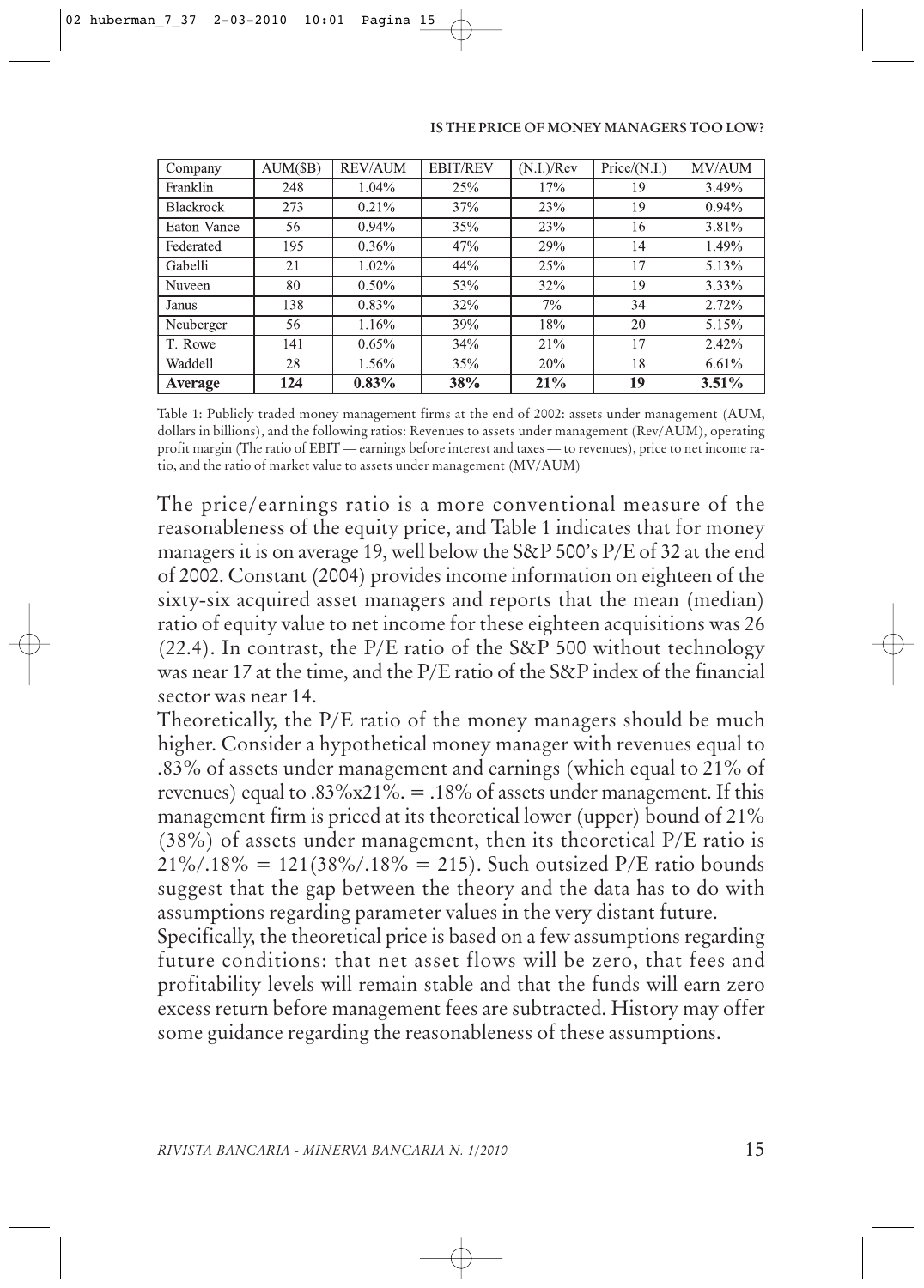

Figure 1: Cumulative distribution for the ratio of market value to assets under management in 66 acquisitions which took place between 1997 and 2004. Source: Lehamn Brothers research report by Constant (2004).

# **3.3 The Power of Incumbency and Flow History**

The hiring and firing of institutional money managers is done by individuals who are seldom the sole direct beneficiaries of the managers' performance. These individuals often have a fiduciary duty to hire good managers and consequently they tend to hire managers with long and good track records, because they are less likely to be blamed if the performance of such managers disappoints. Such considerations give an edge to incumbents in the institutional money management arena. Name recognition as well as long and presumably good track records help incumbents at the retail level as well. These observations suggest that barring a structural shift in the money management business, incumbents as a whole are unlikely to consistently lose assets.

The valuation formulas in the previous Section may be suitable for established money managers with a good track record and substantial assets under management, but they are less suitable for new entrants. Therefore to assess the magnitude of the relevant asset growth rate *g*, the focus should be on the asset growth rates of larger and well established managers.

This study is about the value of asset gathering and retention by money managers, not about their ability to manage these assets. Comprehensive historical data on total assets managed by individual management firms are not available and the next best statistics to study are assets under management by families of mutual funds.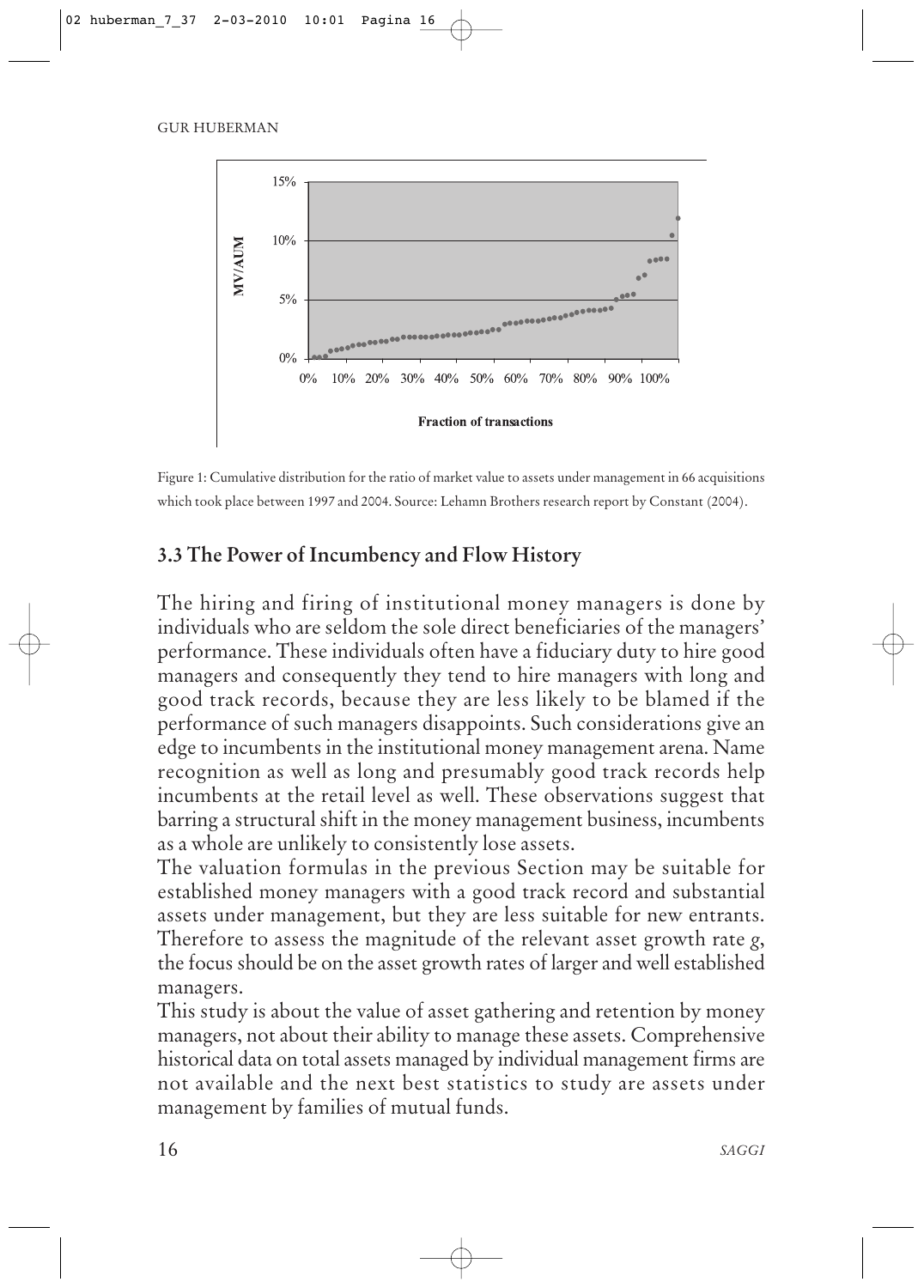The proper units of analysis are probably fund families rather than individual funds, for several reasons. One, much of the branding, marketing and selling effort focuses on the fund family rather than on individual funds. Two, when a particular investment style or asset class becomes popular, the fund family is likely to respond by offering a new fund that appeals to current tastes. Three, it is easier to move money from one fund to another within a family than across families of funds. This third observation is less relevant for institutional investors.

Jointly, these considerations lead to the construction of Figure 2, which depicts the annual average asset growth rates of mutual fund families and of mutual funds in 1993-2002 for the largest families and the largest funds that were in business. Collectively, these managed 75% of the assets in mutual funds in 1993. Changes in asset values through market appreciation and direct acquisition are excluded.

A few observations emerge from Figure 2. First, the average annual asset growth rate of mutual fund families is 6%, but it seems to decline over the 1993-2002 decade. Such a decline can be due to random fluctuations or due to a secular trend. With so few observations, it is difficult to draw firm conclusions. Second, the asset growth rate of funds was consistently lower than that of fund families. This is probably the case because the growth rate of funds is for funds that existed in 1993, whereas the growth rate for fund families also reflects assets that went to funds which were established after 1993 by fund families that existed already in 1993.



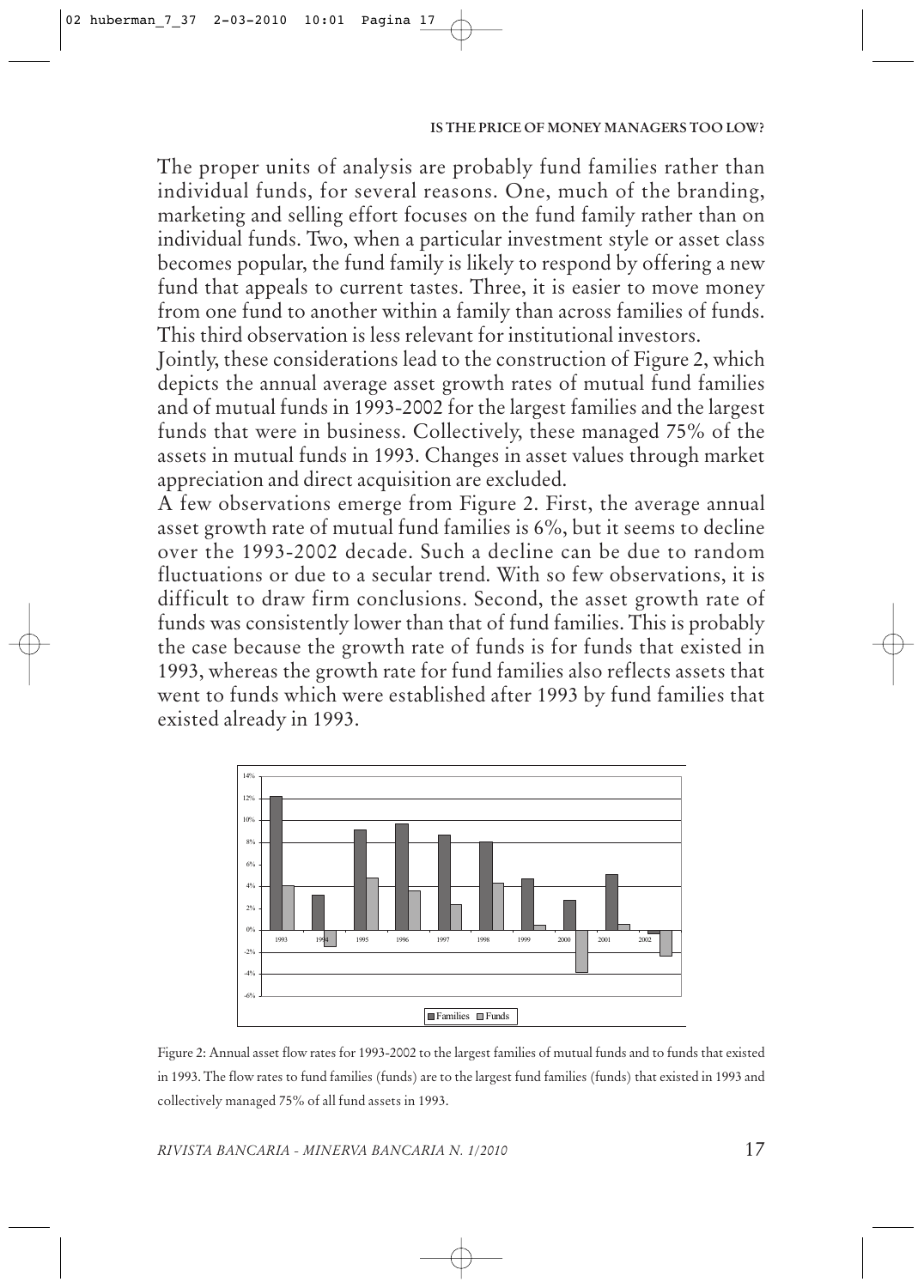The decade covered in Figure 2 saw the strong growth of 401(k) retirement plans at the expense of traditional defined benefit retirement plans. An inference of similar future growth rates is inappropriate. Indeed, such growth rates are not sustainable in the long run. But the experience of that decade, at least, does not suggest that incumbent money managers are likely to lose considerable assets in the future.

During the 1993-2002 decade, equity returns were high by historical standards. Although it is possible that assets will leave mutual funds if the market's returns are low, the empirical work of Warther (1995) suggests otherwise. He writes: "There is no evidence that aggregate fund flows are positively related to past returns in weekly, monthly, quarterly, or yearly data, nor is there evidence for the widely held belief that investors move money into funds in repose to high returns. This contrasts with the micro studies that find a positive relation between returns and subsequent flows at the individual fund level. In fact, there is evidence that flows are negatively related to past returns in monthly data; mutual fund investors appear to be somewhat contrarian."

The history of asset growth therefore need not represent the future growth or the expected future growth. The recent proliferation of hedge funds may be a harbinger of a trend not only of asset growth in the hedge fund industry, but also of such growth at the expense of traditional money managers. Indeed, controlling for asset size, ownership of at least some hedge funds has been priced much higher than ownership of a traditional money management business. For instance, the 9/26/2004 issue of the *Wall Street Journal* reported that JP Morgan acquired a stake in the \$7 billion hedge fund Highbridge in a transaction that valued the fund at \$1 billion, i.e. at about 15% of assets under management. The pricing model in this paper does not cover hedge funds which earn performance-based fees (Goetzmann, Ingersoll and Ross, 2003, offer a pricing theory for hedge funds) The assets managed by hedge funds are a small fraction of the total assets under management. In fact, the very entrepreneurial nature of hedge funds, coupled with their fee structure, suggests limitations on their growth. Be that as it may, one cannot rule out the possibility that assets will migrate from traditional managers to hedge funds, thereby shrinking the assets managed by traditional managers.

With technological and regulatory changes, the financial industry has seen considerable disintermediation in the last decades. It is possible that the next phase in the disintermediation will involve more households holding more securities directly, thereby diminishing the assets managed by the traditional asset managers.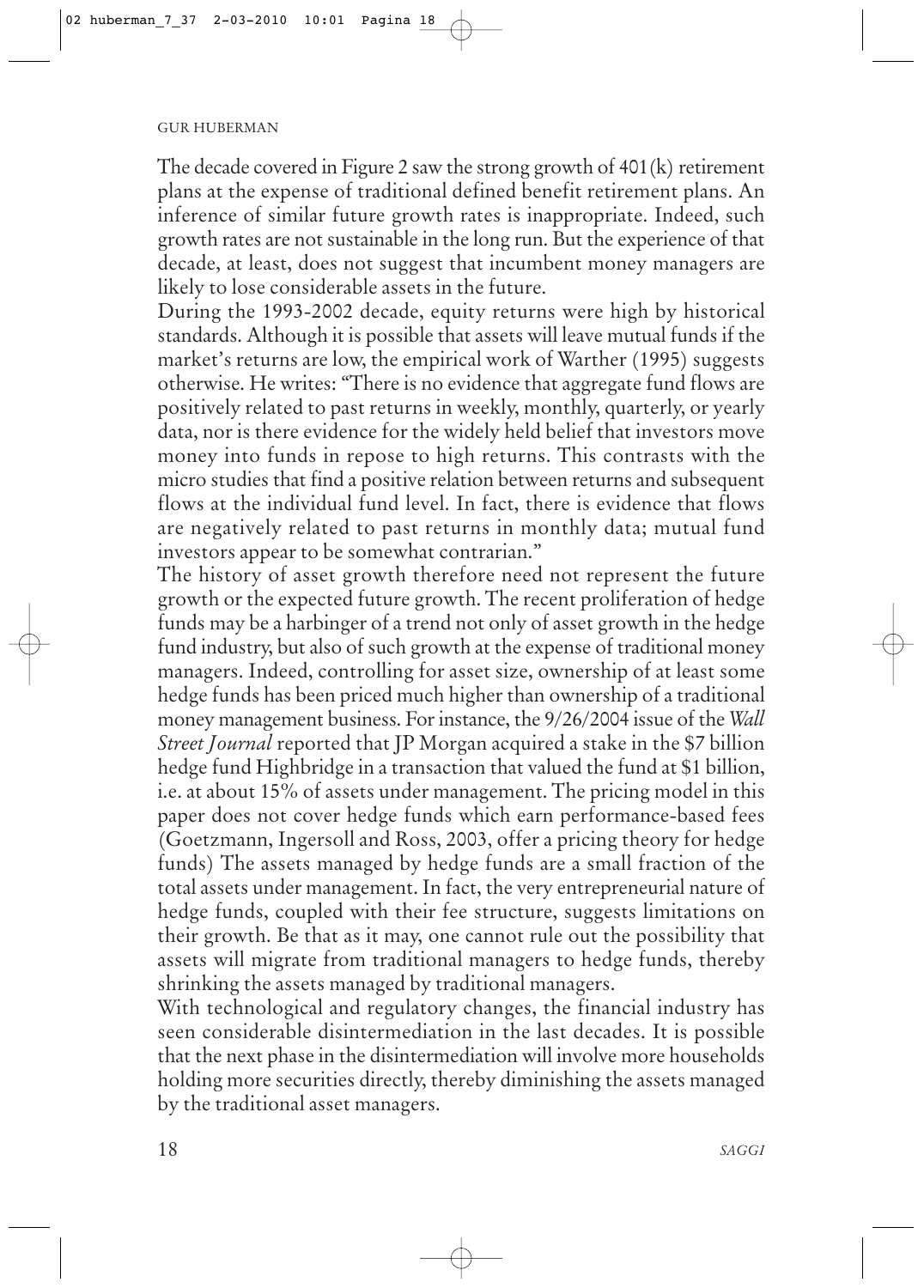Another potential source of the shrinkage of assets under management is net dissavings by the clients. For instance, rather than reinvest distributed dividends, they can choose to use them to fund consumption. Such a behavioral change cannot be ruled out, but it seems unlikely to take hold as long as the population and per capita wealth grow.



Figure 3: Total assets in mutual funds, by category

It is just as easy to come up with scenarios in which assets under management grow until almost all assets are eventually managed by traditional asset managers. Therefore, setting  $g = 0$  in (3) seems reasonable, and perhaps even conservative.

# **3.4 Expense Ratio and Margin History**

Mutual funds fall into a few broad categories; Figure 3 provides the historical assets under management of these categories. Most of the \$6.4 trillion in mutual funds in 2002 were in equity funds (39% of the total) and in money market funds (35%). Attempts to discern secular trends in fee size should focus on these two categories, because they cover the bulk of the assets under management.

CRSP gives the actual expense ratio of mutual funds. Figure 4 depicts the history of these asset-weighted ratios for the five fund categories. It suggests that fees have not shown a tendency to diminish over time.

The expenses (or fees) for the funds' investors are the revenues that appear on the income statements of the fund managers. Costs (including portfolio management, marketing and sales expenses) are paid out of these fees. Fund managers' operating income is the difference between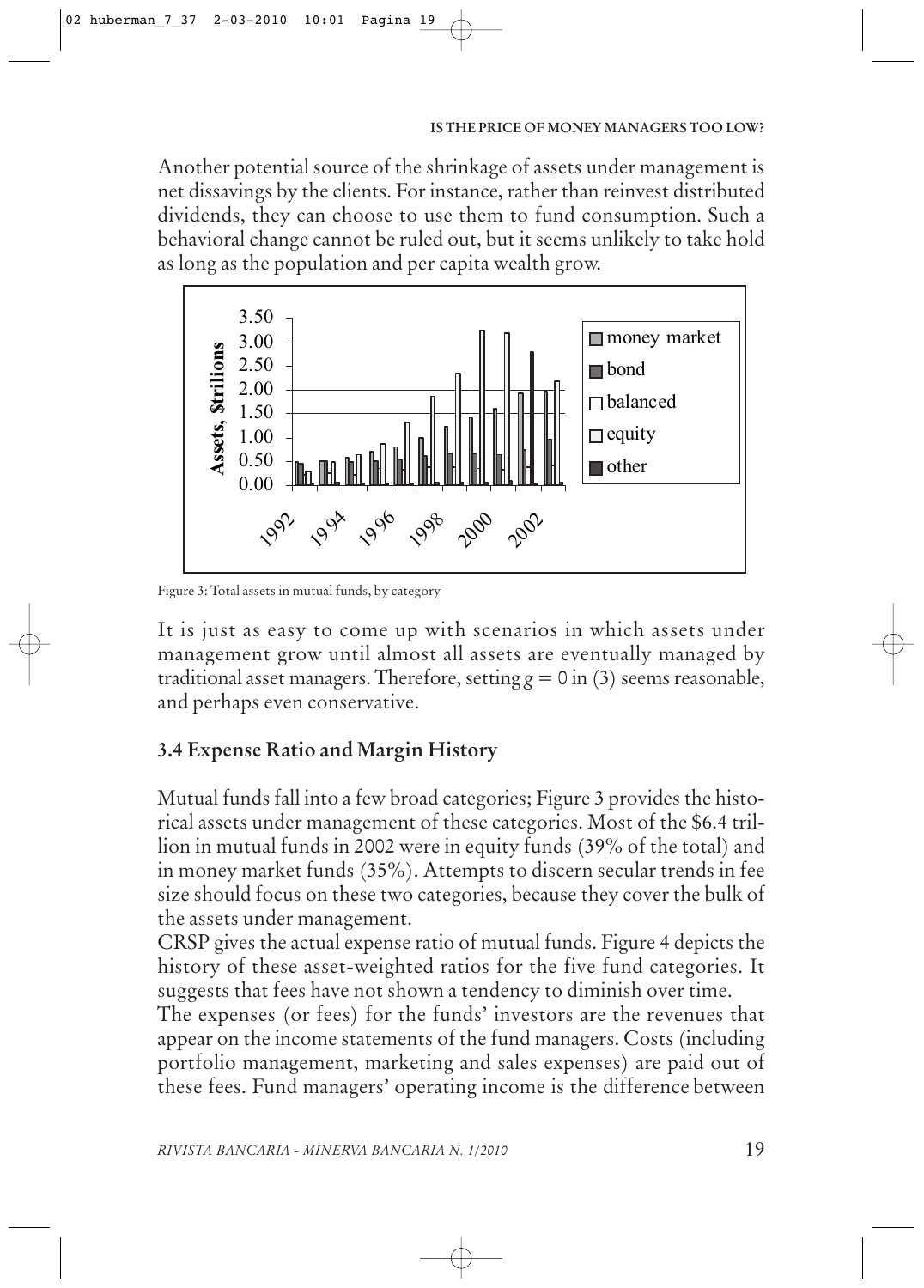

Figure 4: Average annual expense ratios for various mutual fund categories, 1992-2002.

their revenues and costs and it is commonly referred to as EBIT or "earnings before interest and income taxes". The ratio EBIT/Revenues is the (before tax) profit margin or profitability.

Data on the revenues and profit margins of money managers are available only for standalone, publicly traded money managers. Figure 5 depicts the number of publicly traded money managers and their average profit margins from 1974 to 2002. The number of publicly traded money managers is small, but it has been increasing over the years. The small number of publicly traded money managers does not imply that most managed money is managed by privately held businesses. Rather, a substantial fraction of managed assets are in fact managed by subsidiaries



Figure 5: The number of publicly traded money managers, their average operating margins and the average ratios of their net income to revenue, 1974-2002.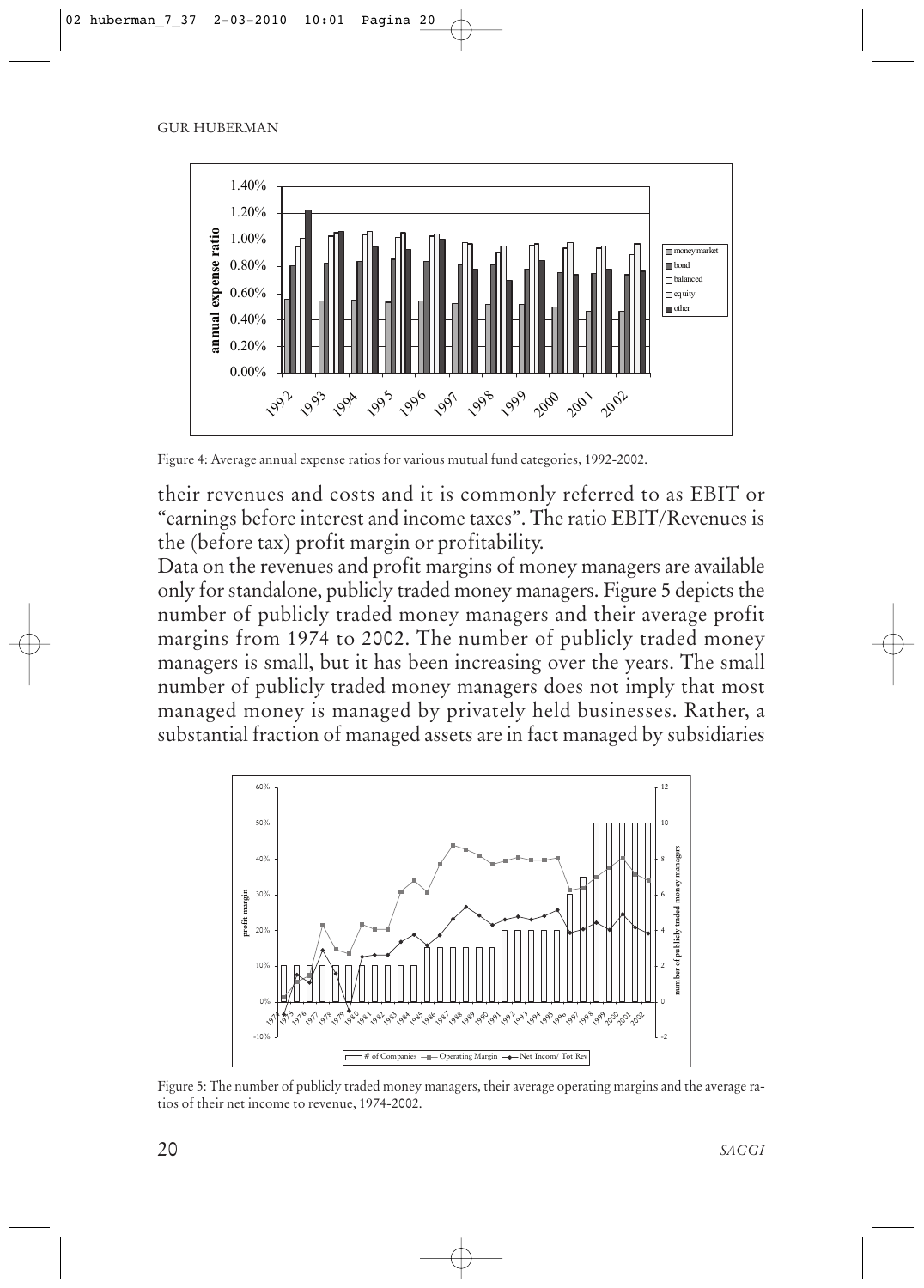of publicly held firms, such as banks. Figure 5 also suggests that beforeand after-tax profit margins move in tandem and that they seem to have increased substantially in the past three decades. This increase may have been an industry-wide trend.

A narrower interpretation associates the increase in profitability with the selection from the whole group of money managers into the small subset of publicly traded managers.

# **3.5 Summary**

Assuming that past flows, fees and profit margins will persist in the indefinite future, prices of money managers seem to be about 1/5 to 1/10 of where they should be theoretically.

If the market cannot be that wrong, the implication is that, in sharp contrast with the history of the recent decades, the future will see some combination of assets flowing out of the incumbent managers and their profitability considerably shrinking.

# **4. Rationalizing the Prices of Asset Managers**

Substituting historical parameter values in the present value formula yields prices which are much higher than those observed. This section engages in the reverse exercise, namely it reconsiders equations (1) - (4) and identifies parameter configurations under which the price is right.

It is possible that the assets' return *r* is lower than the risk-adjusted discount rate *R* because turnover, and the transaction costs it entails, reduces the fund's returns. For an equity fund with 100% annual turnover and trading costs of .60% for the combined purchase of a security and a sale of another, it is reasonable to assume that the difference  $R - r = .60\%$ .

Note, however, that assuming positivity of  $R - r$  on average for the incumbent money managers means that, on average, their risk-adjusted returns are negative at  $r - R$ . Negativity of the projected returns raises other issues, such as what the economic role of asset managers is, and what their clients' expectations are.

With the normalization  $A(0) = 1$  and assuming  $T = \infty$ , rewrite (3) as

$$
g = R - r + c - c \frac{m}{PVI}.\tag{6}
$$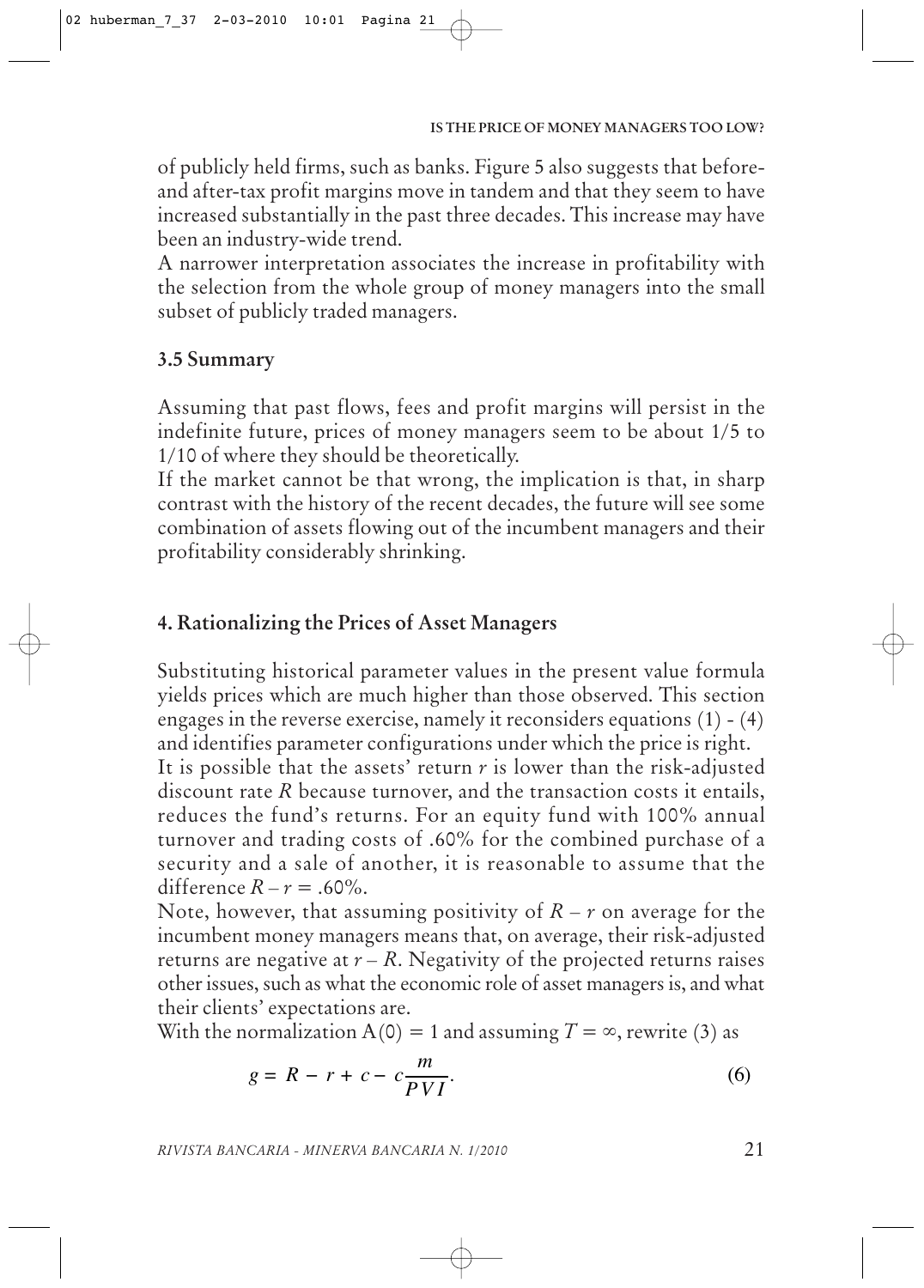With annual trading costs at .6% and fund fees at .75%, the equation translates to

$$
g = .6\% + .75\% (1 - \frac{m}{PVI}),
$$

which implies, for instance, that the growth rate necessary to rationalize, say  $m/PVI = 11$ , is  $g = -6.9\%$ . An annual shrinkage rate of 6.9% means that five (ten) years from now the incumbent managers will lose about 30% (50%) of the assets they currently manage, with asset size adjusted for the returns. A more modest  $m/PVI = 6$  results in  $g = -1.65\%$ , suggesting that five (ten) years from now the incumbent managers will lose about 8% (15%) of the assets they currently manage, with asset size adjusted for the returns.

Studying mutual funds during the period 1985 - 1994, Gruber (1996) offers another set of numbers from which *g* can be calibrated. He reports: "[M]utual funds underperform an appropriately weighted average of the indices by about 65 basis points per year. Expense ratios for my sample averaged 113 basis points per year". Substitute  $R - r + c = .65\%$  and  $\vec{c} =$ 1.13% into (6), and assume say  $m/PVI = 11$ , to obtain  $g = -11.78$ %. Applying Gruber's numbers to  $m/PVI = 6$  results in  $g = -5\%$ .

Money managers may be less profitable in the future. Suppose that the margin at time t,  $m(t)$ , satisfies indicating an exponential decay of the margin from the current  $m_0$  to the eventual margin  $m_\infty$ . Substitution of (7)

$$
m(t) = m_0 e^{-\mu t} + m_\infty (1 - e^{-\mu t}), \tag{7}
$$

into (2), reevaluation of (3), and again setting A(0) = 1 and T =  $\infty$ , results in

$$
\frac{PVI}{m_0} = \frac{c\frac{m_{\infty}}{m_0}}{R - r + c - g} + \frac{c(1 - \frac{m_{\infty}}{m_0})}{R - r + c - g + \mu}.\tag{8}
$$

Returning to the base case  $R - r = g = 0$ , the equation reduces to

$$
\frac{PVI}{m_0} = \frac{m_{\infty}}{m_0} + \frac{c(1 - \frac{m_{\infty}}{m_0})}{c + \mu},\tag{9}
$$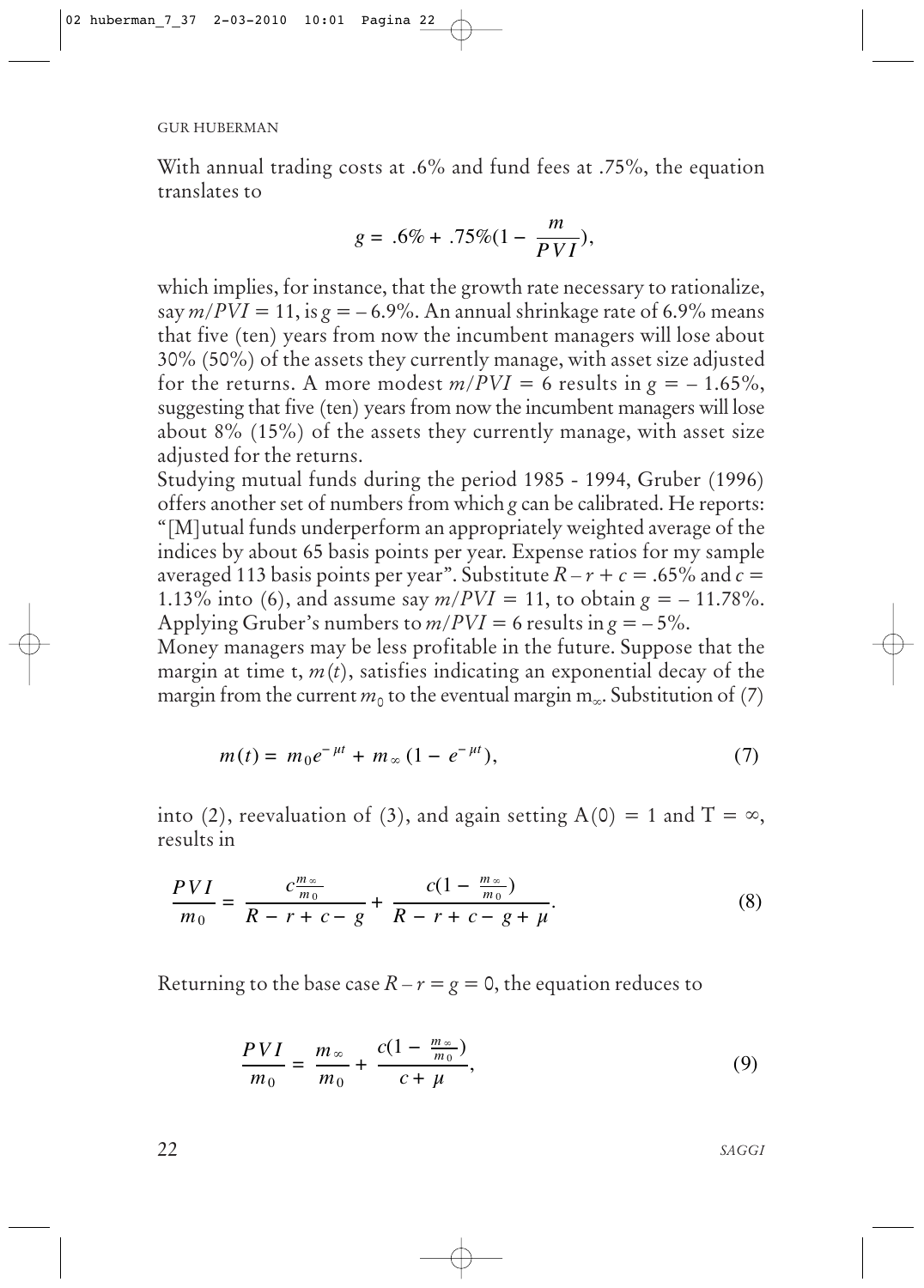indicating that a low valuation *PVI* relative to current profit margin  $m_0$  can be rationalized by a low eventual profit margin  $m_{\infty}$  and a high convergence rate to it,  $\mu$ . But for all convergence rates  $\mu$ ,  $PVI/m_0 > m_\infty/m_0$ , implying (within this base case) that to rationalize a price which is 1/6 of the aftertax profit margin, profit margin will have to drop to less than 1/6 of their current levels, e.g., from 21% to 3.5%.

To pursue this example further, assume that the fee rate  $c = .75$ %, current after-tax profit margin  $m_0 = 21\%$ , and PVI = 5% (a generous assumption!). Equation (9) is satisfied, e.g., with an eventual profit margin  $m_\infty = 2.1\%$  and an annual convergence rate slightly greater than  $\mu$  $= 4\%$ . Assuming that the eventual profit margin will be zero ( $m_\infty = 0$ ) and maintaining all the assumptions delivers  $\mu = 3.15\%$ .

The parameter values entertained in this section can emerge if the industry becomes very competitive. But so far competition has not eliminated money managers' profits. Moreover, recalling the economies of scale associated with money management, it is reasonable to assume that assets will increase at the rate of the underlying returns, whereas costs will rise more modestly. If this is the case, then profit margins will rise, not shrink.

In summary, it seems unlikely that some expectation of future parameter paths is reasonable in light of both the current prices of money managers and the history of these parameters and prices. But this is also a matter of judgement.

# **5. How Can It Be? Standard Present Value Analysis of a Money Manager's Expected Free Cash Flows**

The standard business valuation approach entails the estimation of the business' expected free cash flows and the risk of these flows, and then the adding up of the risk-adjusted present values of these expected cash flows. Although conceptually simple, the application of the procedure is complex and requires a good deal of judgement. Moreover, the analysis often reduces the cash flows associated with the distant horizon to a single, terminal value<sup>2</sup>.

An analyst report issued by the banking firm A. G. Edwards summarizes its valuation methodology, which is quite typical of the industry, as

<sup>2</sup> Higgins (2004) offers a summary of the more popular valuation techniques.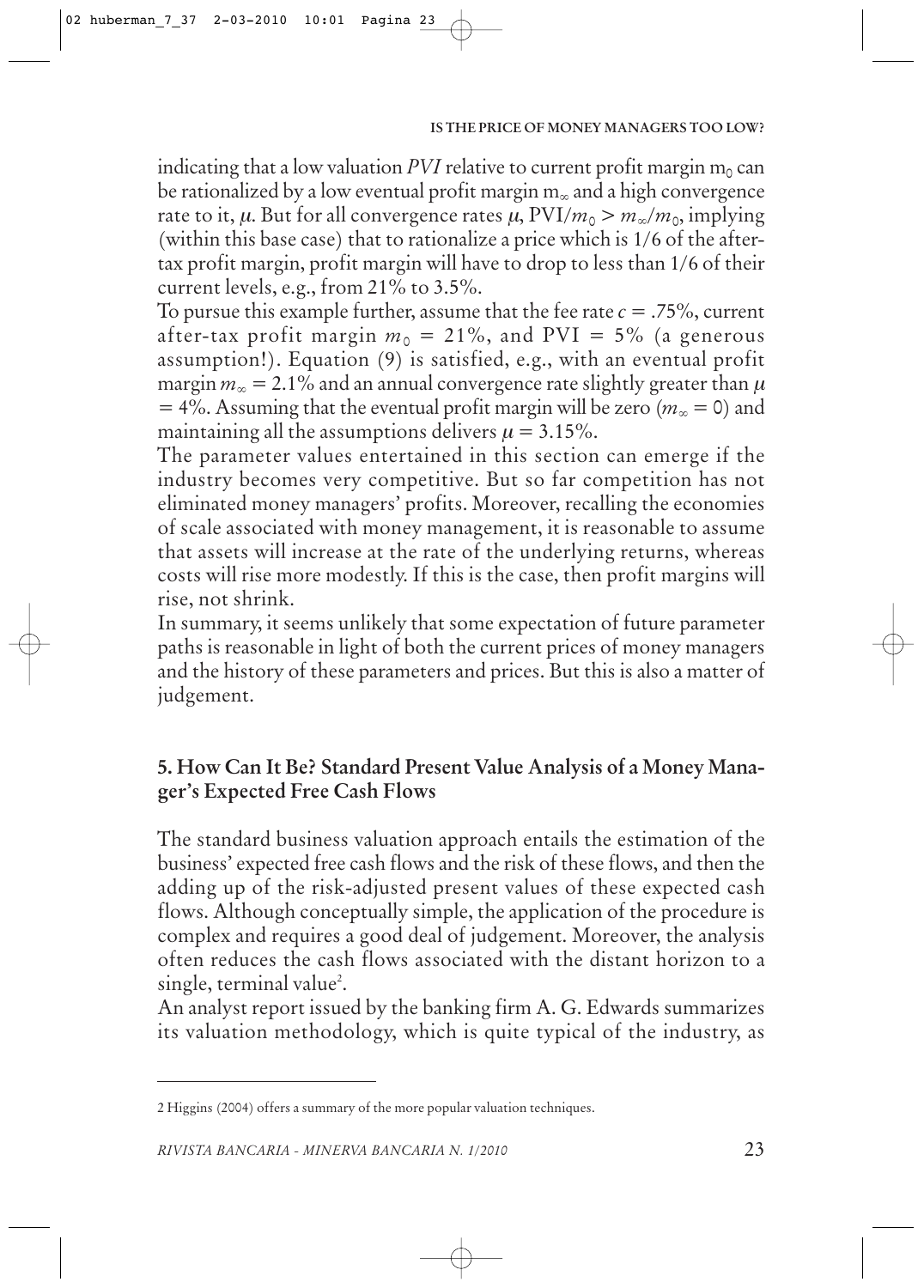follows: "Our primary valuation determinants for our universe [of money managers] are individual discounted cash flow models.

In our DCF models, we typically forecast annual free cash flows for a 10 year period and then assume that the businesses are mature and grow at a rate close to that of the real economy.

Our estimates of free cash flow are discounted at an appropriate riskadjusted discount rate specific to the individual companies. Often, we look at other metrics, most notably price to earnings, PEG, relative P/Es and price to revenue ratios, for a more complete picture of where a company is trading in relation to both its peers and its historical averages. Two of the primary risks to most of our universe would be a general economic slow down or a problematic merger". (Hopson *et al*, 2004, page 35).

Consider a typical valuation exercise. It takes the revenues to be .83% of the assets under management and the net income — which is the free cash flow in this simple case — to be .21% of assets under management. The important growth assumption is that assets will grow annually by 15% on average through a combination of net new flows and market returns. Taking the discount rate to be 13% per annum, the present value of the first ten years' net income is 1.4% of the initial assets under management.

With an annual asset growth rate of 15%, the expected assets under management at the end of the 10th year are 3.5 times the initial level of assets under management. At this point the valuation exercise calls for a valuation of the business not as it currently is, but as it is projected to be ten years hence. One way to proceed is to assume that it will be priced ten years from now at, say, 3.5% of assets under management. Discounting this valuation to the present at 13% per annum delivers a present value of the 10-years-hence value equal to 3.6% of current assets under management. Together with the 1.4% NPV of the first ten years' expected cash flows, this delivers a valuation of 5% of assets under management. Other approaches to the calculation of the terminal value are also possible.

For instance, if the terminal value is 19 times the tenth year's net income, then its present value is 3.2% of the current assets under management. Naturally, higher discount rates and lower growth rates will deliver lower valuations.

The sketched application of the DCF method indicates that this technique requires fairly arbitrary assumptions, e.g., on future revenue growth rates, risk adjustment to the discount rate, and on long term market pricing multiples. When making these standard assumptions, the technique is unlikely to uncover a conflict with the market prices of money managers.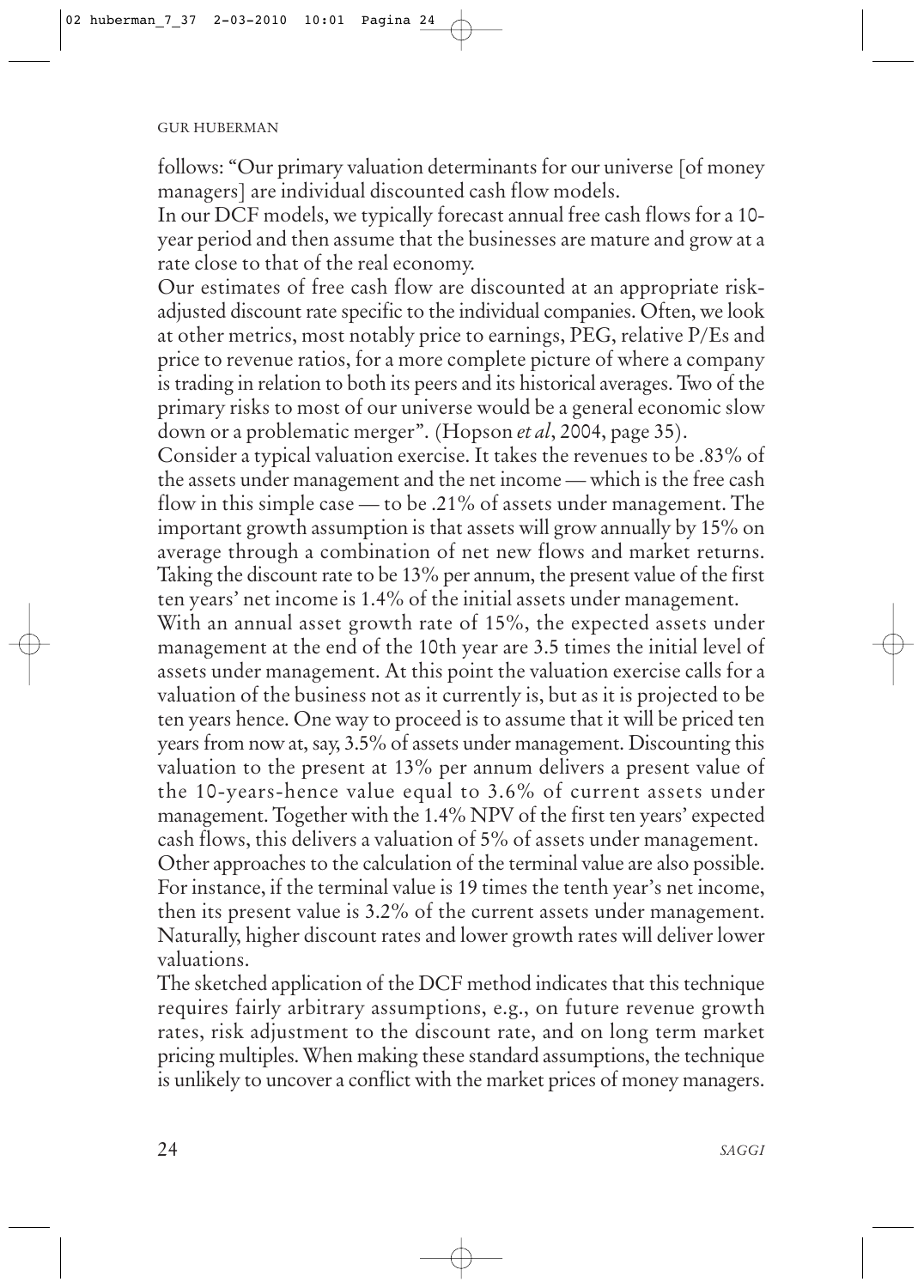# **6 . The Perspective of the Mutual Fund Holder**

Equation (5) with  $g = 0$  allows for the computation of the fraction of assets dissipated away from the retail investor for various holding periods, assuming all dividends are reinvested.

Two examples are summarized in Figure 6. The first uses Gruber's (1996) estimates of annual fee and excess performance at 1.13% and -.65%, respectively. The second is for an index fund that charges .15% annually.



Figure 6: Fraction of wealth lost by a fund holder, relative to investing directly in an index.

Consistent with its fee, the excess performance of the index fund is exactly -.15%.

A holding period of two to three decades is quite reasonable, especially for participants in 401(k) retirement plans. A fund to which the Gruber numbers apply will dissipate 12.2% of an investor's wealth if he holds it for 20 years and 17.7% of his wealth if he holds it for 30 years. In contrast, a .15%-a-year index fund will dissipate 3% of the wealth of an investor who holds it for 20 years and 4.4% of his wealth if he holds it for 30.

The amount of wealth which investors in active funds dissipate seems large, especially since low-cost index funds are available to fund investors outside 401(k) plans, as well as to many participants in such plans. One might wonder what it is exactly that investors in active funds think they receive from their fund managers and what useful economic role the funds play. Moreover, Figure 6 also suggests that 401(k) plan sponsors who fail to include low-cost index funds among their offered funds are doing a disservice to the participants.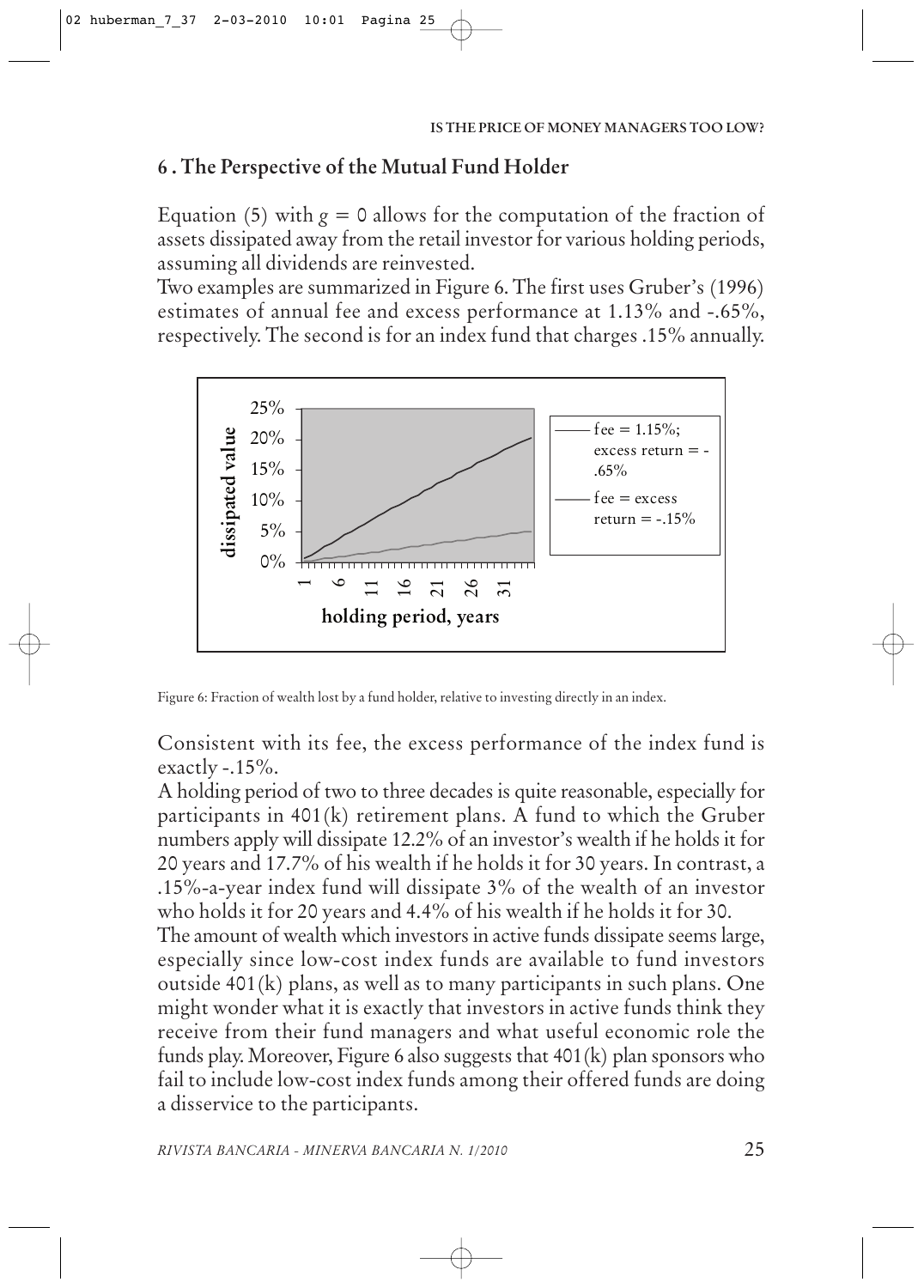## **7. Mispricing as Excess Returns**

Equity returns are approximately intertemporally independent and identically distributed.

It is therefore statistically convenient to study them rather than price levels in order to detect mispricing. This approach is fruitful when the returns series is long or the returns are sufficiently positive relative to the returns' variability. Unfortunately, this is not the case here.

To contemplate such a study, consider the returns to holding the stock of a hypothetical firm which manages a single, all-equity fund. Further, assume that the net asset flow into the fund is zero, that the fund's return matches the return of the market *r* (which implies that excess returns are exactly offset by trading costs), and that the stock of the management firm trades and will trade at a fraction *p* of assets under management. Suppose further that the fund's annual fee is a fraction *c* of the assets under management, the profit margin is *m*, that at the end of the year the fees are charged and all profits are distributed as dividends to the holders of the management firm's stock.

The one-year capital gain to holding the manager's stock is  $(1+r)(1-c)p/p$ – 1, and the end-of year dividend yield is  $(1 + r)$ *cm/p*. The total oneyear return is  $(1 + r)(1 + c(m/p - 1)) - 1$ , which implies an excess return of approximately  $c(m/p-1)$ . With  $c = .75\%$  and  $m/p = 11$ , this is an annual excess return of 7.5%. With  $m/p = 6$ , the implied annual excess return is 3.75%.

The calculated hypothetical excess returns entail considerable uncertainty. Any specific fund family is more complex than a manager of a pure, simple stock fund which pays out all its profits as dividends. With fund families, often some of the profits are retained, usually to finance acquisitions. Fund families also manage varieties of funds, each with its own fee and profit structure. Fund families merge with or acquire other fund families, as well as add to their offerings over time. Clients move money across funds within fund families, and across fund families, as well as add or withdraw money altogether. Profit margins and trading costs are unstable over time. Moreover, the market's perceptions of the future evolution of these parameters changes, and changes in these perceptions affect the stock prices of money managers.

To set up a statistical model of the excess returns to holding stocks of money managers, one would first need to estimate the expected excess returns and then test if they are statistically positive. To do this, one would need to specify benchmark returns, or at least estimate them.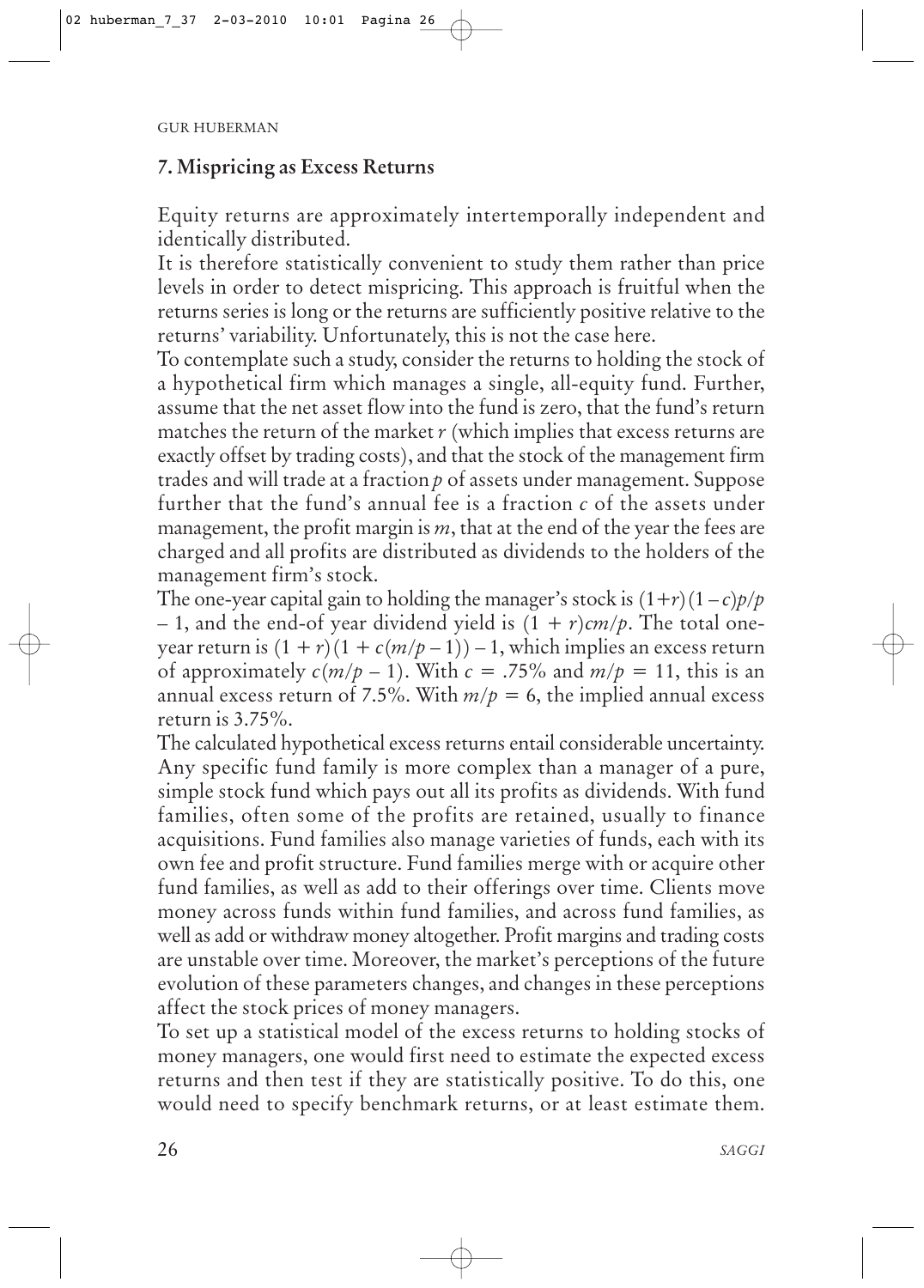When the money manager's only business is a single fund with a single asset class, the task is relatively easy. The benchmark return is the return on that asset class.

In contrast, most fund families manage funds consisting of assets from more than one class.

And the relative weights of the different classes change. Thus, the benchmark selection is difficult, and mistakes and compromises in the estimation of the correct benchmark returns will lead to biases and errors in the estimation of the excess returns on the stocks of the money managers.

In summary, the small number of publicly traded money managers, their heterogeneity and the short period for which they have been publicly held, all suggest that the excess returns of holding a portfolio of these money managers is statistically indistinguishable from zero.

# **8. Had We But World Enough, and Time**

A mispricing suggests profit opportunities. What does it take to exploit the gap between the theoretical and actual pricing of money managers? It takes time, and resources dedicated to long-term arbitrage are limited (see Shleifer and Summers, 1990, and Shleifer and Vishny, 1997.)

There are four categories of arbitrage opportunities. In the first and simplest, a trader opens a position and leaves it intact until he closes it on a certain future date which is known at the time the position is opened. Counter-party credit risk aside, a violation of the covered interest rate parity lends itself to such a trade. Violation of the put call parity is another example.

The second category requires the trader to adjust his position periodically, but the position's closing is still on a future date which he knows when opening it. Reliance on dynamic trading requires the trader to count on market liquidity during the execution of the trade.

A violation of the Black-Scholes options pricing formula lends itself to such a trade.

In the third category, a particular position is very likely to deliver positive profits by a certain date, but the profits are not assured. For instance, consider the case of firms A and B agreeing to merge by a certain date with the shares exchanged 1 for 1 with the shares of the merged firm. A few conditions may still have to be met before the merger concludes, but the date of its contingent conclusion is known. In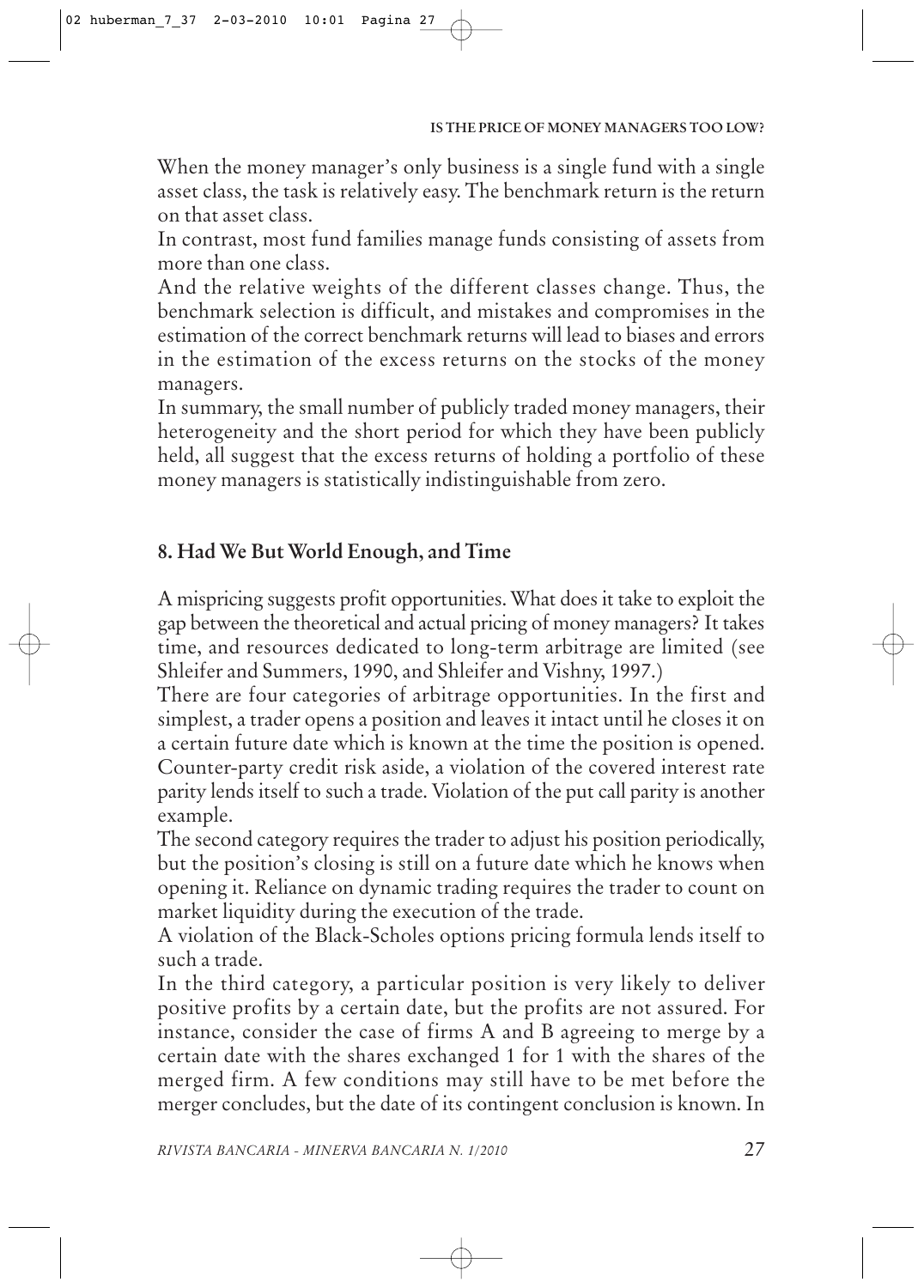this case the shares of firms A and B should trade close to parity, and a deviation from equal price of the shares would call for buying the cheap and shorting the rich by those who believe that the merger will likely take place at the announced terms.

The fourth category of a pricing discrepancy exploitation has no certain closing date, but relies either on an extremely long holding period or on the market's general tendency to converge eventually to some reasonable pricing. The apparent mispricing of money managers may offer an arbitrage opportunity of this fourth category. An assessment of an attempt to exploit the price discrepancy calls for an analysis of the temporal dimension of the price discrepancy.

Consider a finite horizon model in which the asset manager ceases operations and returns the assets to its clients *T* years from now. How many years of operations will it take to render the present value of the income from ownership equal to the initial investment  $p$  in the money management business under the benchmark case (i.e., asset growth rate *g*  $= 0$  and excess return  $r - R = 0$ )?

Figure 7 depicts the solutions *T* to equation (4) under various parameter configurations.



Figure 7: Given a margin/price and fee of c, the number of years till the money management business is expected to liquidate. Price is per dollar of assets under management.

Approximately,  $T = 1/c(m/p)$ . Note that under reasonable parameter configurations the liquidation period can exceed two decades. For instance, if the fee  $c = 0.75\%$  and the margin/price ratio  $m/p = 6$ , the liquidation period is 24 years.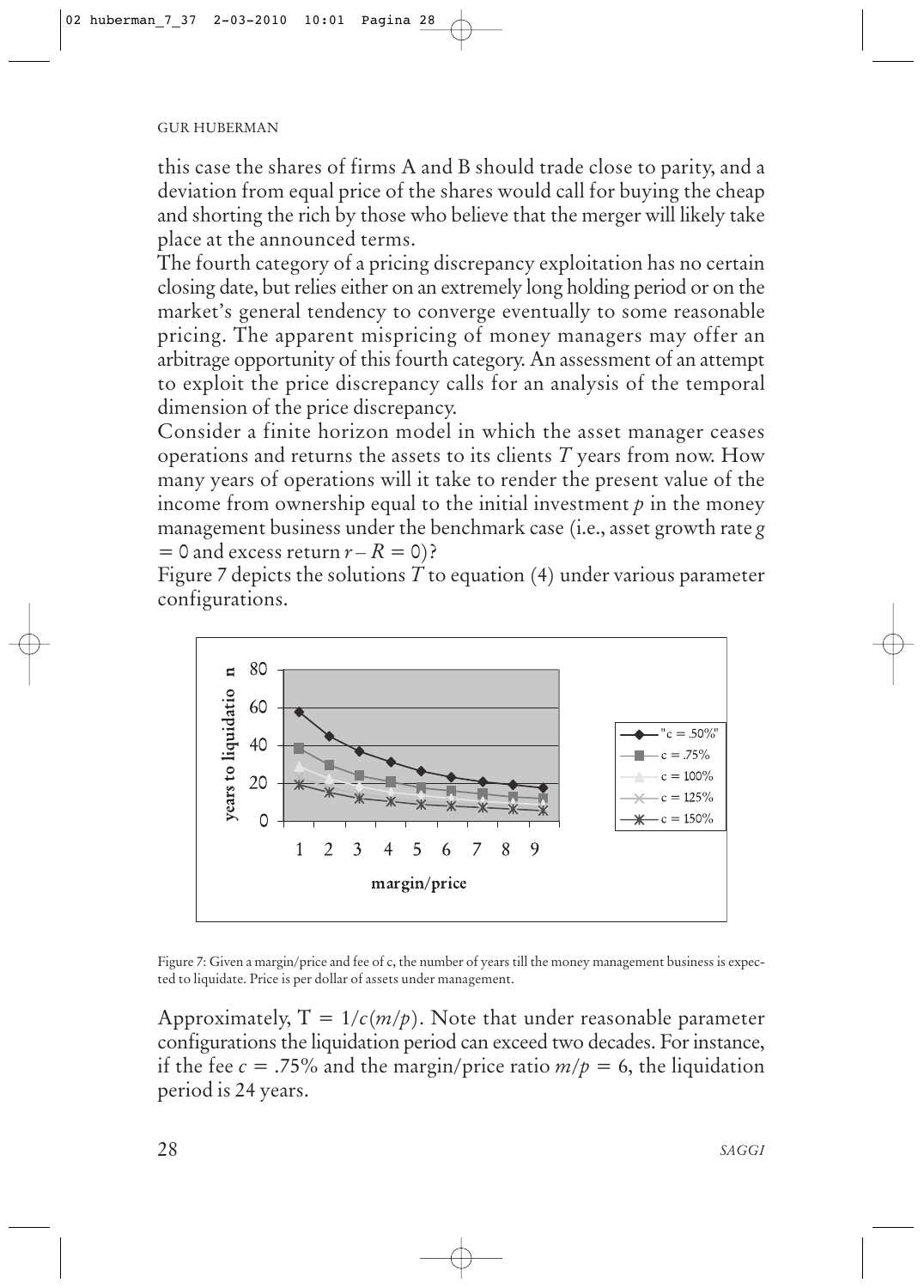An alternative way to appreciate the numbers is to think of a potential buyer of the equity of the money manager who believes that current parameters and the fund itself will survive forever. Such a buyer, if his holding period of the equity were infinity, would say that he is buying equity in the money manager at a fraction of its fundamental value equal to *p*/*m*. But what about a potential buyer who plans on a holding period of just *t* years? The computation of his discount requires an assumption about the resale price of these shares.

Assuming that the resale price/margin ratio will be equal to the purchase price/margin ratio, the present value of his income from dividends and the ultimate resale of the shares is  $m(1-e^{-ct}) + pe^{-ct}$ . Purchasing this income at a price p, he receives a discount D, which solves the equation  $p = (1 D(m(1-e^{-ct}) + pe^{-ct})$ . Figure 8 depicts the discount *D* for various holding periods and margin/price ratios. Considering that horizons of arbitrageurs are usually shorter than five years, these discounts seem small – no greater than 30% for holding periods of five years or less.



Figure 8: The implied discount on the cost of a money manager, assuming resale at the end of a given holding period at the same margin/price ratio as that prevailing at the purchase time.

The profits implied in Figures 7 and 8 require holding the position for a few years.

Moreover, they are highly uncertain because for any given publicly held money manager, or even a set of them, the assets they manage, as well as their profits, can shrink. In addition, there is no guarantee that they will pass their earnings to their shareholders.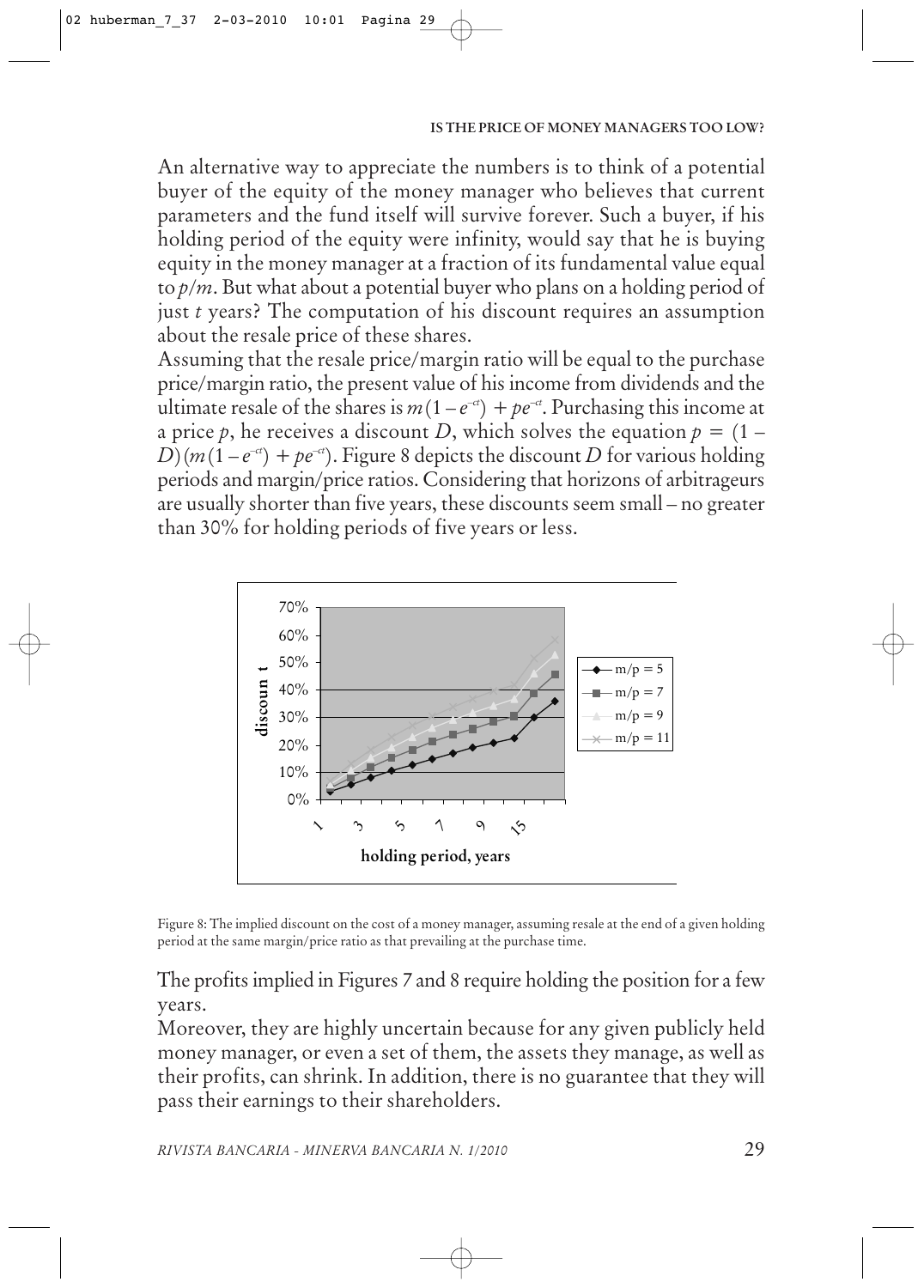An arbitrageur will be tempted to exploit mispricing if he expects that market forces will cause the mispricing to disappear. This will happen if other market participants buy shares of money managers in recognition of the value locked in these shares. But as long as much of the market applies DCF techniques as illustrated in Section 4, the arbitrageur will not expect these prices to appreciate considerably, and therefore will not buy shares of money managers. Such passivity of the arbitrageur community as a whole will leave prices at their current level, assigning little value to streams of benefits which are likely to accrue in the very distant future. The pricing of money managers may therefore reflect hyperbolic discounting at the market level<sup>3</sup>.

In his discussion of the state of long-run expectations, Keynes (1936) observed: "[L]ife is not long enough; — human nature desires quick results, there is a particular zest in making money quickly, *and remoter gains are discounted by the average man at a very high rate*". (Italics added.)

Keynes (1936) also asserted that prices could deviate from their fundamental values due to the animal spirits of humans who trade in the financial market. He did not specify the direction of the mispricing. Adam Smith (1776) had a similar view: "The value of a share in a joint stock is always the price which it will bring in the market; and this may be either greater or less, in any proportion, than the sum which its owner stands credited for in the stock of the company". And more recently, Black (1986) asserted, "we might define an efficient market as one in which price is within a factor of 2 of value… The factor 2 is arbitrary, of course… By this definition, I think almost all markets are efficient almost all the time. 'Almost all' means at least 90%."

Miller (1977) argued that short selling constraints precluded the views of the most pessimistic market participants from being reflected in prices and that asset prices could therefore exceed their fundamental values, i.e., the present value of the dividends they were expected to generate in the future. Harrison and Kreps (1978) offered a formal dynamic model of investor disagreement and short sale constraints causing mispricing $^\ast$ . These models all share a common theme: assets may be over-priced. In contrast, the present paper offers evidence which suggests that stocks of money managers are persistently under-priced.

It is often thought that it is institutional investors (i.e., money managers) who are the price-setting marginal investors. In fact, if the proverbial

<sup>3</sup> Laibson, 1997, and Stortz, 1956, are standard references for hyperbolic discounting by individuals.

<sup>4</sup> Scheinkman and Xiong, 2003, were a recent addition to that literature.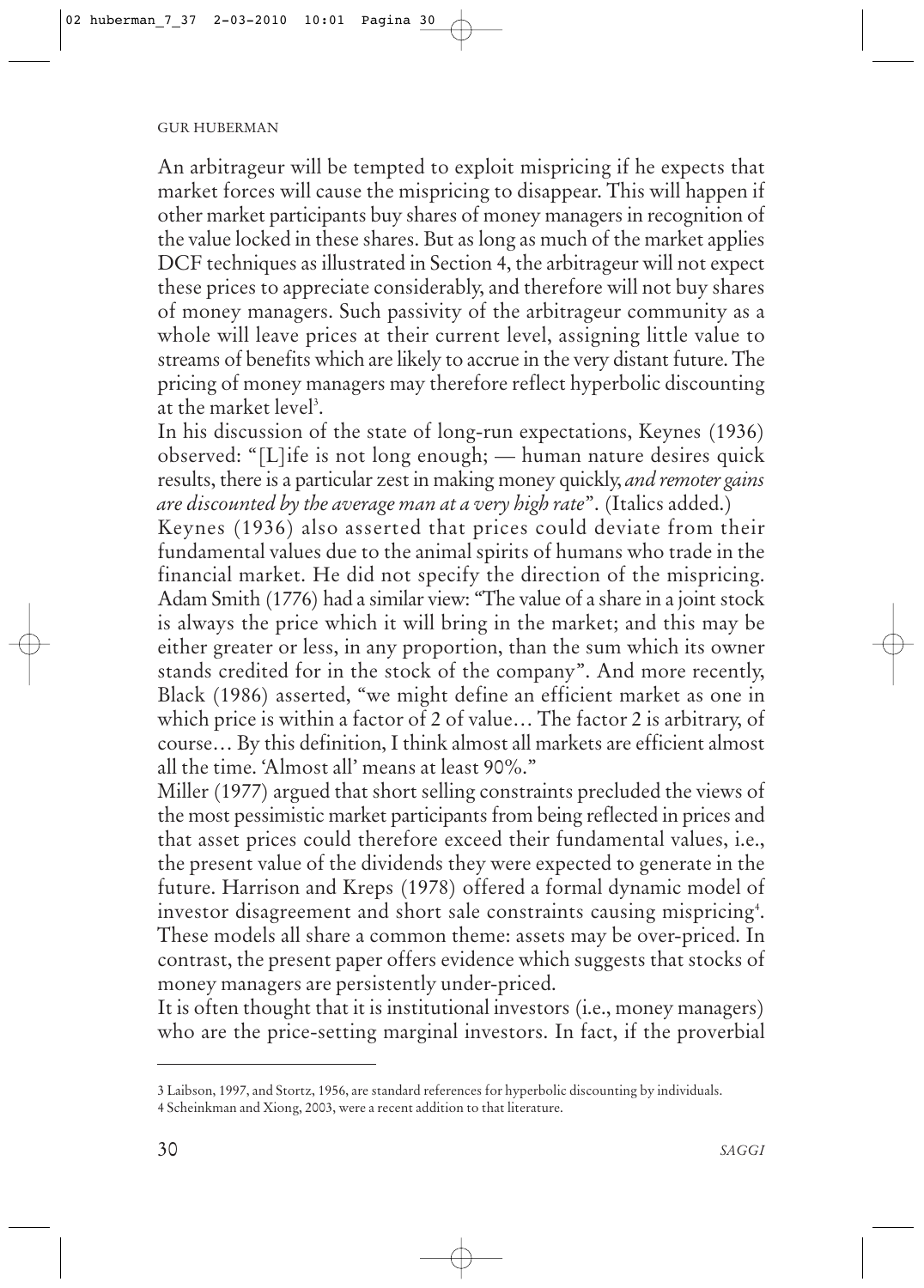marginal investors apply the dividend discount method as sketched in Section 4, they will not conclude that current prices are very wrong. Thus, ironically, a mispricing can persist in the money managers' own backyard — the pricing of their own businesses.

## **9. Profits and Competition**

The profitability of money managers plays a central role in this paper. Profits of money managers are relatively easy to estimate because money managers' pre-tax profits are their operating profits, with there being no need to adjust for the cost of capital (which is not tied up in the business).

To illustrate the size of the capital necessary to set up a money management business, note the following statement from a report by the banking firm A. G. Edwards: "LSV was established in 1994 by three college professors who had developed a value-oriented, quantitative model. In seeking a financial partner, they found [SEI Investment], who invested \$1 million (51% ownership) in LSV asset management... The investment turned out to be a great one, with LSV's assets under management now total \$25 billion and we estimate that it will generate \$44.7 million in earnings for [SEI Investment] in 2004" (Hopson and Mason, 2004, page 3).

With thousands of funds and hundreds of fund families, the money management industry should be highly competitive<sup>5</sup>. But it also seems highly profitable. How does one reconcile the industry's apparent competitiveness with its profitability?

The issues at hand are somewhat different for retail and institutional products. At the retail level, customers may pay little attention to fees and to fee differences across funds because these fees seem small. It may even be the case that cutting the fee to bolster performance is a moneylosing proposition for the money manager. But at least formally, each mutual fund has trustees who are supposed to look after the interests of those whose assets are managed by the fund, not the interests of the firm that manages the assets. Why do these trustees not cut the fees and thereby also the managers' profits? Probably because, although formally the trustees are accountable to the funds' clients (i.e., those whose money is managed), in practice they owe their positions to the fund managers, and

<sup>5</sup> Khorana and Servaes, 2003, report there to be 404 fund families in 1989, 479 in 1994 and 525 in 1998.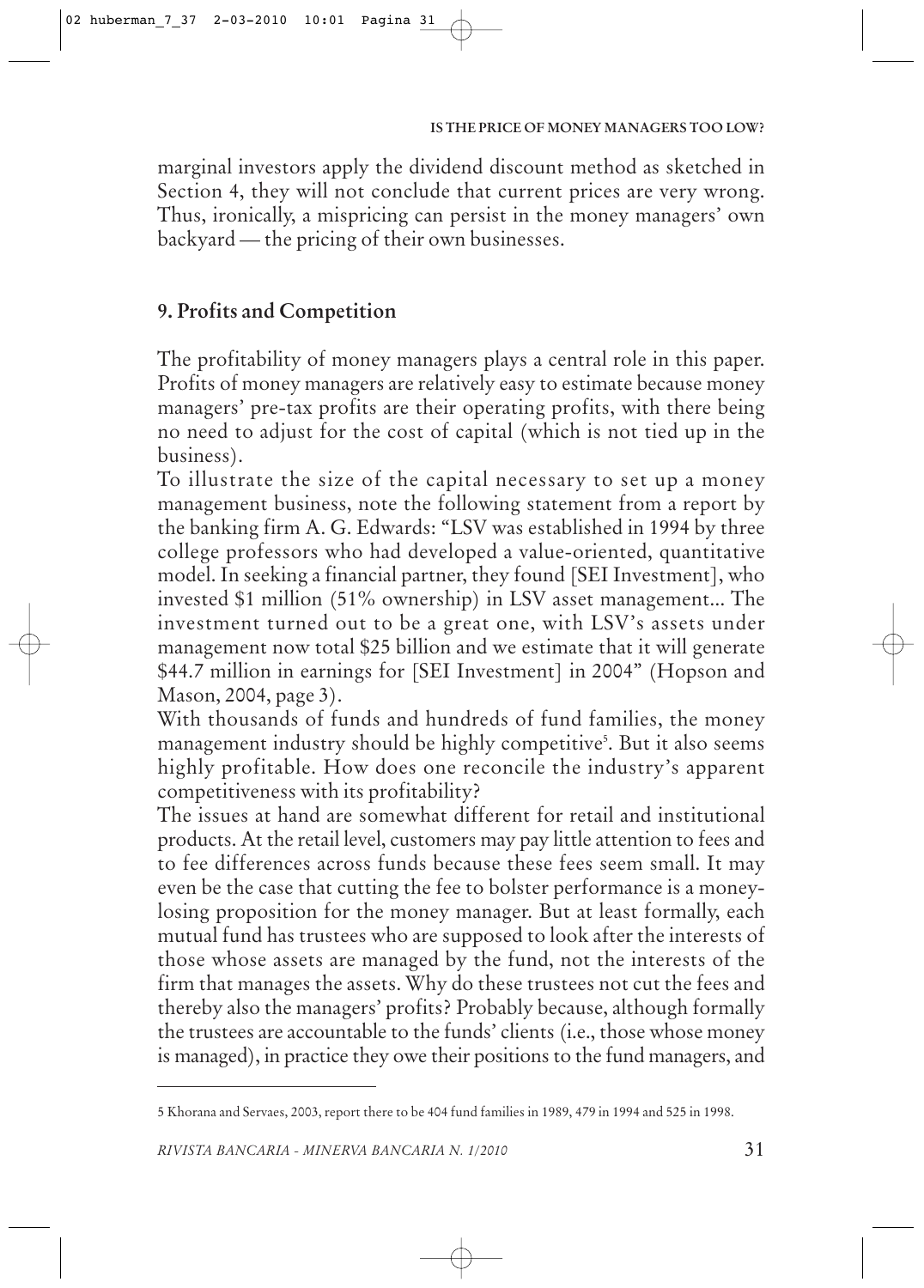they tend to act in accordance with the managers' interests. As Kim (1998) suggests, the law does not seem to get in the way of such behavior: "The great majority of cases involving challenges to management fees have been settled. Only a few such cases have been tried on their merits under section 36(b) [of the Investment Company Act of 1940]. Notably, plaintiffs have never brought a successful action against a fund's directors or adviser for excessive management fees" (Kim 1998, pp. 490-91; footnotes omitted).

In defined contribution retirement plans such as 401(k)s, plan sponsors contract with fund families to offer their funds to participants. Incentives for individuals to participate are strong, thanks to their preferential income tax treatment and often also to the sponsor's matching contributions. Participants are captive clients of the offered funds. One might think that plan sponsors would negotiate the fees down to (almost) eliminate the profits of the money managers, who presumably compete to offer their services, but the fees charged to fund holders in 401(k) plans are often the same as those charged to other retail customers.

The overlooking of the seemingly small fees by retail customers and the excessive attention these customers pay to fund brokers and financial advisors offers at least a partial explanation of the profitability of funds that cater specifically to retail customers. But such arguments should be less relevant for institutional money management, which is often performed by the same organizations that manage money for retail customers. Presumably institutional clients are savvier than retail customers and, negotiating from a strong position, can haggle the management fees down to their competitive levels, i.e., to the point at which institutional money management will earn (almost) no profit.

Moreover, the larger institutional clients can replicate a money management business in-house. Such in-house money management would further drive down the profits of money managers. This idea should appeal especially to clients who are skeptical that they can identify money managers who deliver excess returns or that they can identify consultants who can identify such money managers<sup>6</sup>.

Institutional money management fees are also probably considerably lower than their retail counterparts, because the costs of asset gathering and account servicing are lower.

<sup>6</sup> But a drawback to managing money in-house is that it also requires compensation of in-house money management staff according to the norms common in the money management industry, which may cause considerable friction.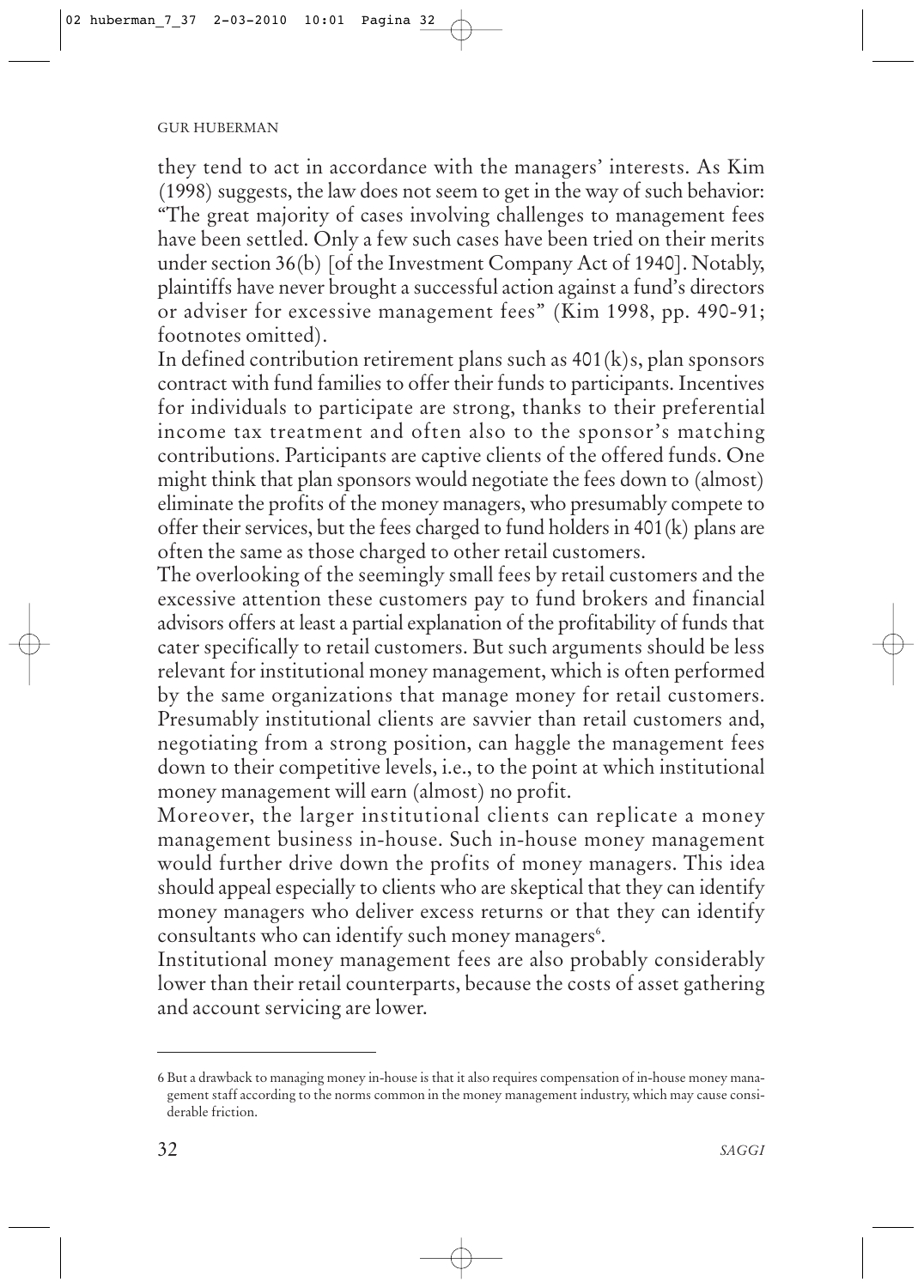Comprehensive data on the profitability of institutional money management are not in the public domain, but the ten publicly traded money managers for which profit figures are available manage both mutual funds and institutional money. On average, the mix of assets is about even and the correlation between revenues/(assets under management) and the fraction of institutional assets is close to zero but positive (indicating that, if anything, for these successful managers, servicing institutional clients is more profitable than servicing retail customers).

In summary, earlier sections of this paper study the pricing implications of the profitability of asset managers. This section stresses the conflict between the profitability and presumed competition in the industry.

# **10. Some Perspective**

The work of Ross (2004) on the pricing of closed-end funds is the closest to the present one.

Applying insights from Ross (1978) to an infinitely-lived closed end fund that pays annualy a fraction *d* of its assets as dividend and charges a fraction *c* of its assets as fee, his basic result is that the neoclassical theory would price the closed-end fund at a fraction

$$
\frac{d}{d+c}
$$

of net asset value, regardless of the prevailing discount rate. For instance, with  $d = 3\%$  and  $c=1\%$ , the shares will be priced at 75% of net asset value. Thus, Ross applies the no-arbitrage approach to show that the persistent discounts at which closed-end funds trade reflect the capitalization of the fees charged by the management companies, and thus are consistent with neo-classical pricing. The present paper takes the very same approach, applies it to other parts of the asset management industry, and points out the tension between the model's implications and observed prices.

Boudukh et al (2003, 2004) develop a similar valuation model of the fee charged by asset management firms, with the additional elaboration that the asset flow is sensitive to performance. Moreover, using a panel of mutual funds flows, returns, and other attributes such as age and size, they estimate the model's parameters and use the estimates to calibrate their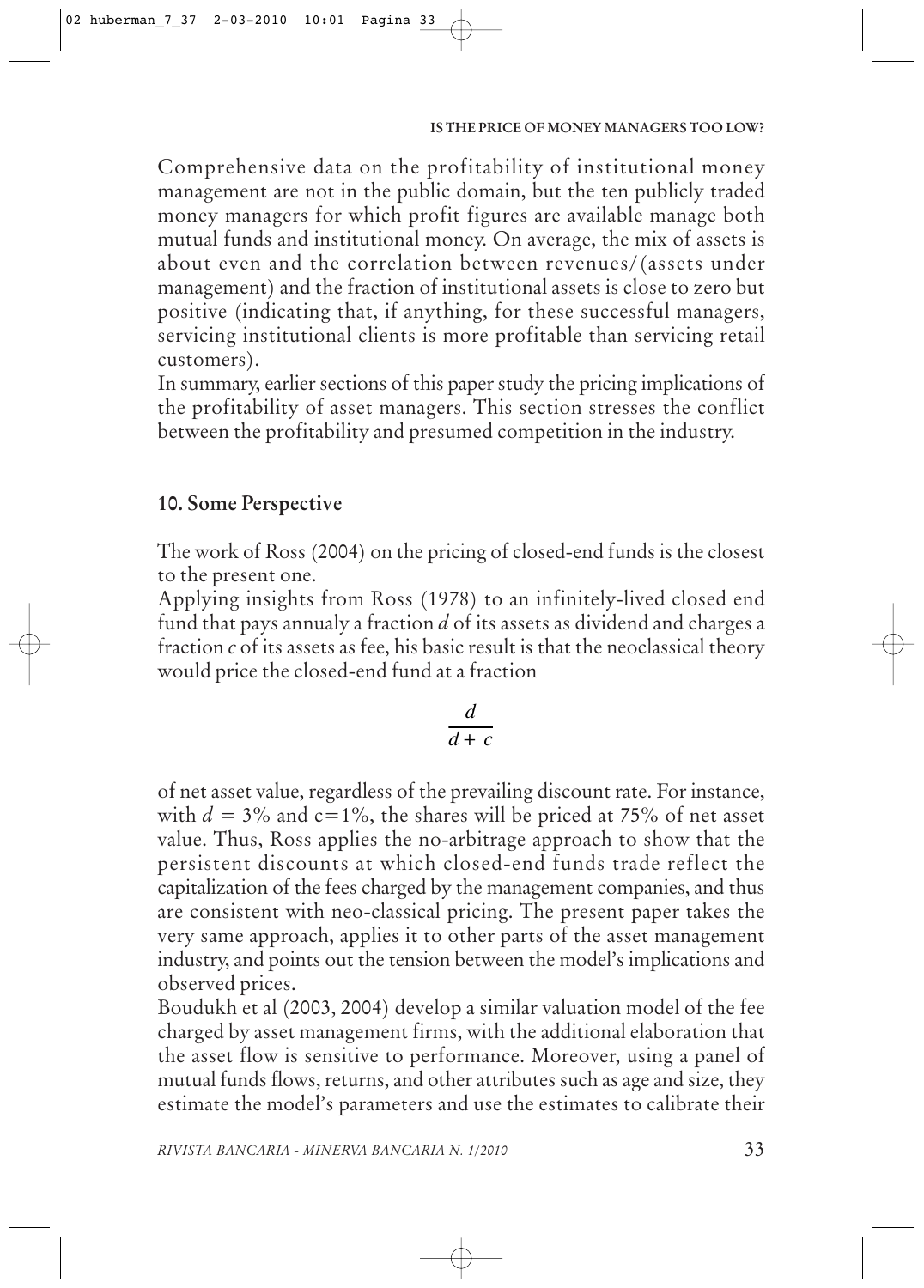valuation formula. Naturally, the model itself and the estimation of its parameters and its calibration are all sensitive to the particular functional forms entertained by the authors.

Focusing on the revenue side of the money management business, Boudukh et al do not consider the net income of the money managers and therefore do not confront a valuation model with the observed prices of the companies whose main business is money management.

Adhering to a fairly straightforward model, this paper takes a sufficiently different approach that its overlap with the work of Boudukh et al (2003, 2004) is minimal. It is tractable, and the relations between the assumptions, the estimators and the insights it provides are transparent. Some of these insights are objectionable in that they seem to contradict conventional wisdom. The objections themselves, however, are likely to have some unpalatable implications. Some of these are mentioned in the paper. Some are left outside it, to keep the discussion focused. In fact, a good metaphor for this paper is that of a blanket too short to cover one's whole body. When it covers one side, the other is left exposed. Similarly, when one tries to settle one issue raised in this paper, another issue comes up.

# **11. Concluding Remarks**

The profits of money managers are relatively easy to compute. They are the difference between revenues and expenses, with no need to account for the cost of capital, since little capital is tied up in money management. Nonetheless, with low barriers to entry (little capital!) and hundreds of money managers, the industry should be highly competitive. Due to economies of scale in asset management, profits of the larger managers are substantial fractions of their revenues, and they bear no relation to the meager capital that is tied up in the business.

Buy-and-hold, long term investors in mutual funds should be especially attentive to the fees charged by funds. Indeed, one question raised in the present analysis is how actively managed funds can charge fees in the neighborhood of 1%, typically under-perform the relevant index, and retain assets of the same buy-and-hold customers for decades when lowcost index funds are available. Moreover, one implication of this analysis is that sponsors of 401(k) plans should at least make low-cost index funds available to participants in their plans.

The prices of money managers do not seem to reflect the current profitability in the industry. It is possible that the prices anticipate future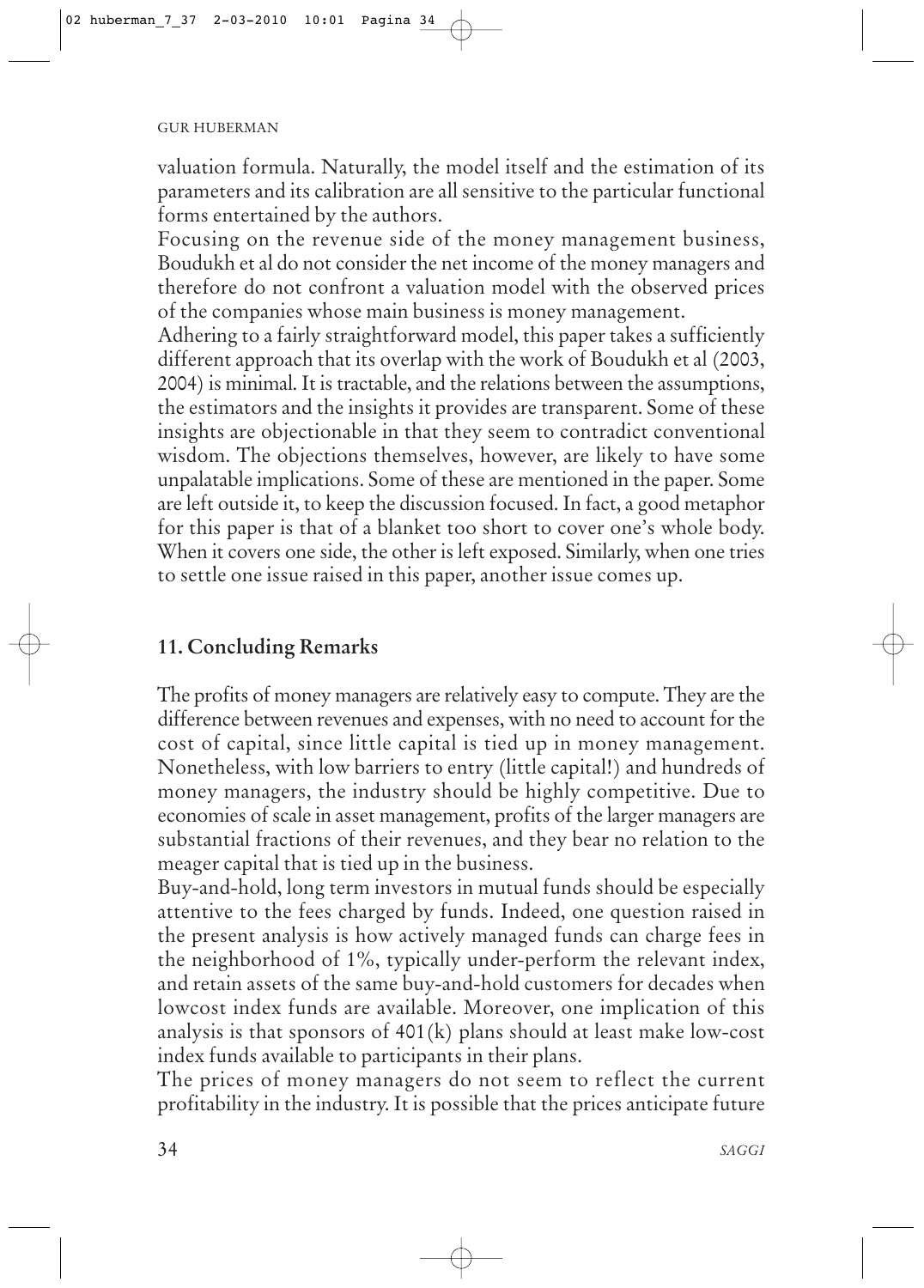competition and much lower fees and profits, which is ominous news to current asset managers and to those contemplating entry into the business. It is also possible that the prices of money managers reflect the market's expectations of asset migration away from the traditional money managers. Neither the popular nor the more narrowly focused media, however, suggest a bleak future for traditional money managers. Hence, a second interpretation of the gap between the theoretical and actual prices of money managers is entertained: those who determine the prices – primarily money managers themselves – misapply the present value formula and excessively discount the very distant future when most of the value should accrue.

The price of an enterprise should reflect expectations of its future cash flows. In general, numerous judgements are made when applying the present value formula to price uncertain cash flows. Because so many free parameters are available in applying the general present value formula, it is next to impossible to confront it with data and to ask to what extent market prices actually reflect risk-adjusted present values of expected future cash flows. The task is easier here, because the growth rate of the cash flows from managing money and the relevant discount rates are approximately equal.

The pricing formula discussed here is a special, simple case of the general present value formula. It is valid because, to a first approximation, money managers' earnings grow (or shrink) with the returns on the marketable securities they hold on behalf of their clients.

And if the data presented here point out that market prices deviate substantially from the prediction of the pricing formula, then the deviation is also from the general present value formula. One can hardly think of a formula more central to financial economics – indeed, to economics as a whole.

# **References**

Boudoukh, Jacob, Matthew Richardson, Richard Stanton and Robert Whitelaw, "Valuing Mutual Fund Companies," NYU Stern Working Paper, 2003.

Boudoukh, Jacob, Matthew Richardson, Richard Stanton and Robert Whitelaw, "The Economics of Asset Management," NYU Stern Working Paper, 2004.

Black, Fischer, "Noise," *Journal of Finance*, Vol. 41, No. 3 (July 1986) 529-543.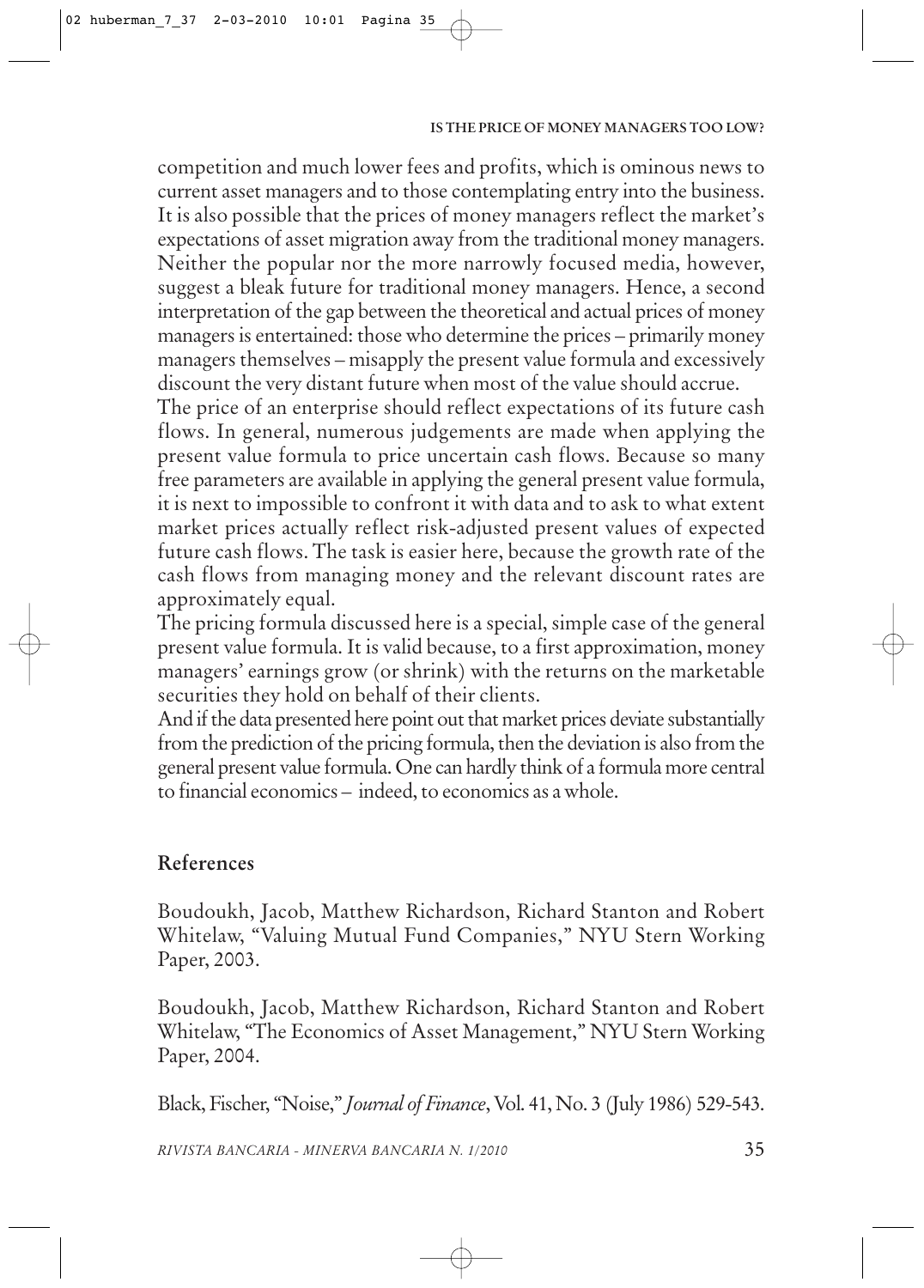#### GUR HUBERMAN

Brennan, Michael J., "Aspects of Insurance, Intermediation and Finance," Invited Lecture to the 1992 Seminar of the European Group of Risk and Insurance Economists, UCLA working paper, 1992.

Cherkes, Martin, "A Positive Theory of Closed-End Funds as an Investment Vehicle," Princeton University Working Paper, July 2004.

Constant, Mark I., "Brokers and Asset Managers, September Quarter Broker/Investment Bank Earnings Preview," Lehman Brothers Report, October 14, 2004.

Goetzmann, William N, Jonathan E. Ingersoll, and Stephen A. Ross, "High Water Marks, and Hedge Fund Management Contracts," *Journal of Finance*, Vol. 58, pp. 1685-1718, August 2003.

Harrison, Michael and David Kreps, "Speculative Investor Behavior in a Stock Market with Heterogeneous Expectations," *Quarterly Journal of Economics* 92 (1978), 323-336.

Higgins, Robert C., *Analysis for Financial Management*, Seventh Edition, McGraw Hill Irwin, 2004.

Investment Company Institute, "Fundamentals," Vol 13, No. 1, February 2004.

Hopson, Jeff, J., Paul Newsome, Matthew Park, Tim Willi, David Stumpf, David George, and Troy Ward, "Asset Management It's All About Assets," A report by A. G. Edwards, July 16, 2004.

Hopson, Jeff, J., and Greg M. Mason, "SEI Investments," A report by A. G. Edwards, August 10, 2004.

Keynes, John Maynard, "The State of Long-Term Expectations," Chapter 12 in *The General Theory of Employment, Interest and Money*, 1936; available at www.marxists.org/reference/subject/economics/keynes/generaltheory/ch12.htm.

Khorana, Ajay and Henri Servaes, "An Examination of Competition in the Mutual Fund Industry," London Business School working paper, 2003.